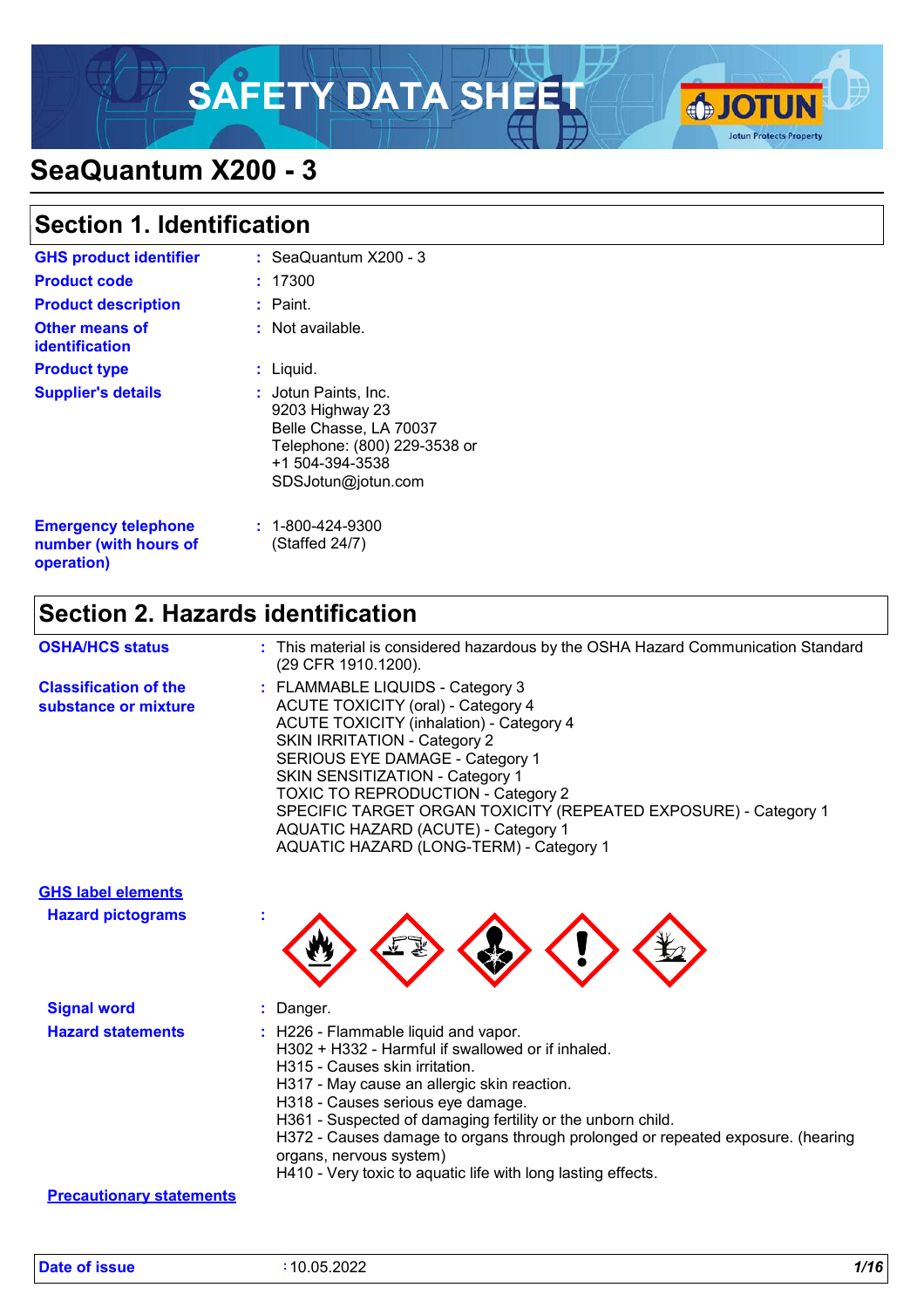### **Section 2. Hazards identification**

| <b>Hazards not otherwise</b><br>classified | : None known.                                                                                                                                                                                                                                                                                                                                                                                                                                                                                                                                                                                                                                                                    |
|--------------------------------------------|----------------------------------------------------------------------------------------------------------------------------------------------------------------------------------------------------------------------------------------------------------------------------------------------------------------------------------------------------------------------------------------------------------------------------------------------------------------------------------------------------------------------------------------------------------------------------------------------------------------------------------------------------------------------------------|
| <b>Disposal</b>                            | : P501 - Dispose of contents and container in accordance with all local, regional, national<br>and international regulations.                                                                                                                                                                                                                                                                                                                                                                                                                                                                                                                                                    |
| <b>Storage</b>                             | : P403 + P235 - Store in a well-ventilated place. Keep cool.                                                                                                                                                                                                                                                                                                                                                                                                                                                                                                                                                                                                                     |
| <b>Response</b>                            | : P391 - Collect spillage.<br>P308 + P313 - IF exposed or concerned: Get medical advice or attention.<br>P304 + P312 - IF INHALED: Call a POISON CENTER or doctor if you feel unwell.<br>P362 + P364 - Take off contaminated clothing and wash it before reuse.<br>P363 - Wash contaminated clothing before reuse.<br>P302 + P352 - IF ON SKIN: Wash with plenty of water.<br>P333 + P313 - If skin irritation or rash occurs: Get medical advice or attention.<br>P305 + P351 + P338, P310 - IF IN EYES: Rinse cautiously with water for several<br>minutes. Remove contact lenses, if present and easy to do. Continue rinsing.<br>Immediately call a POISON CENTER or doctor. |
| <b>Prevention</b>                          | : P201 - Obtain special instructions before use.<br>P280 - Wear protective gloves, protective clothing and eye or face protection.<br>P210 - Keep away from heat, hot surfaces, sparks, open flames and other ignition<br>sources. No smoking.<br>P273 - Avoid release to the environment.<br>P260 - Do not breathe vapor.<br>P270 - Do not eat, drink or smoke when using this product.                                                                                                                                                                                                                                                                                         |

### **Section 3. Composition/information on ingredients**

| Substance/mixture                              | : Mixture                   |
|------------------------------------------------|-----------------------------|
| <b>Other means of</b><br><b>identification</b> | $\therefore$ Not available. |

#### **CAS number/other identifiers**

| <b>CAS number</b>   | : Not applicable. |
|---------------------|-------------------|
| <b>Product code</b> | : 17300           |

| Ingredient name                          | $\frac{9}{6}$ | <b>CAS number</b> |
|------------------------------------------|---------------|-------------------|
| dicopper oxide                           | 225 - ≤50     | 1317-39-1         |
| xylene                                   | l≥10 - ≤15    | 1330-20-7         |
| ethylbenzene                             | ≤5            | $100 - 41 - 4$    |
| Izinc oxide                              | ≤5            | 1314-13-2         |
| colophony                                | ≤3            | 8050-09-7         |
| Solvent naphtha (petroleum), light arom. | ≤3            | 64742-95-6        |
| copper pyrithione                        | ≤1.7          | 14915-37-8        |

Any concentration shown as a range is to protect confidentiality or is due to batch variation.

**There are no additional ingredients present which, within the current knowledge of the supplier and in the concentrations applicable, are classified as hazardous to health or the environment and hence require reporting in this section.**

**Occupational exposure limits, if available, are listed in Section 8.**

### **Section 4. First aid measures**

#### **Description of necessary first aid measures**

**Eye contact :**

Get medical attention immediately. Call a poison center or physician. Immediately flush eyes with plenty of water, occasionally lifting the upper and lower eyelids. Check for and remove any contact lenses. Continue to rinse for at least 10 minutes. Chemical burns must be treated promptly by a physician.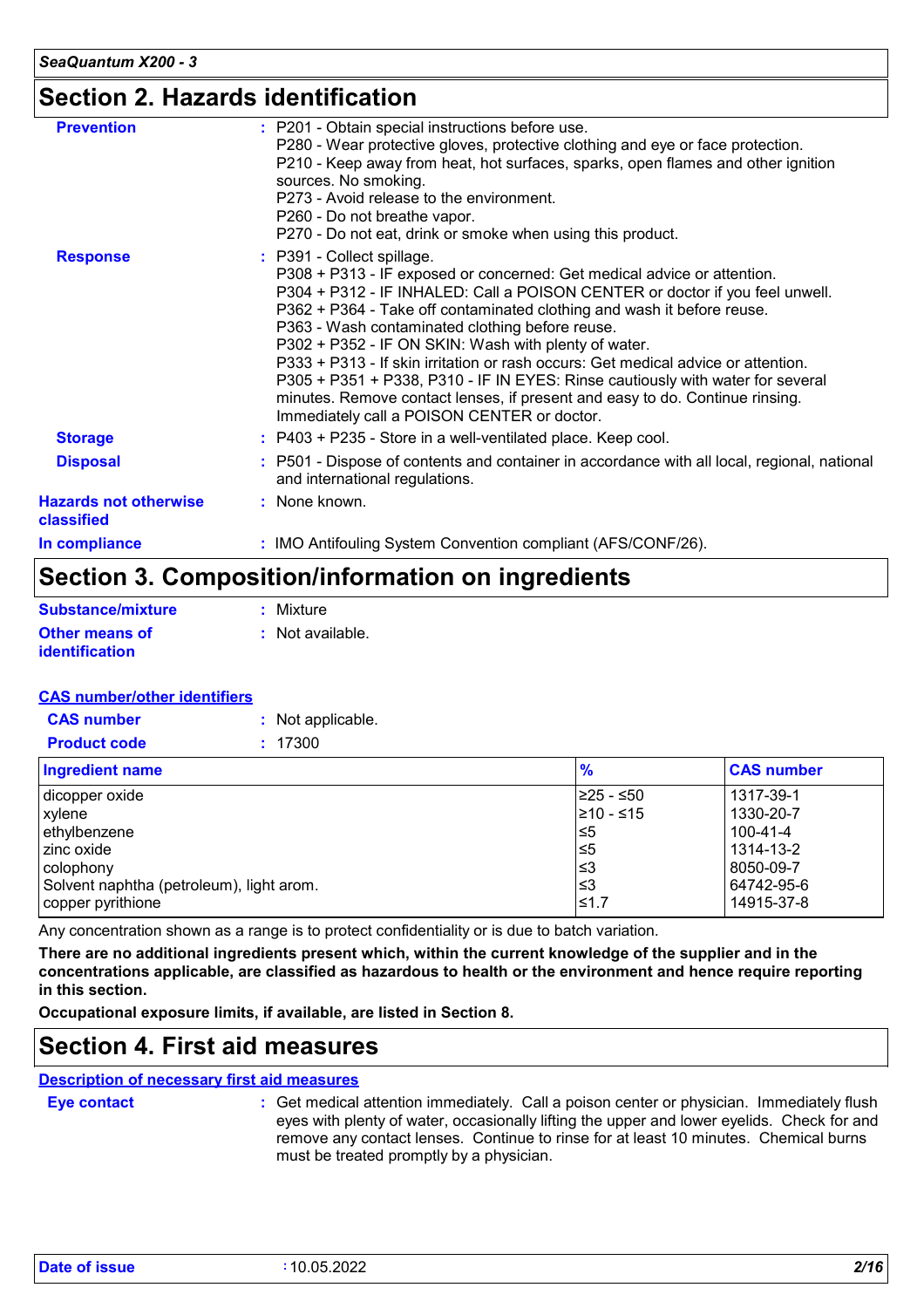# **Section 4. First aid measures**

| <b>Inhalation</b>   | : Get medical attention immediately. Call a poison center or physician. Remove victim to<br>fresh air and keep at rest in a position comfortable for breathing. If it is suspected that<br>fumes are still present, the rescuer should wear an appropriate mask or self-contained<br>breathing apparatus. If not breathing, if breathing is irregular or if respiratory arrest<br>occurs, provide artificial respiration or oxygen by trained personnel. It may be<br>dangerous to the person providing aid to give mouth-to-mouth resuscitation. If<br>unconscious, place in recovery position and get medical attention immediately. Maintain<br>an open airway. Loosen tight clothing such as a collar, tie, belt or waistband. In case of<br>inhalation of decomposition products in a fire, symptoms may be delayed. The exposed<br>person may need to be kept under medical surveillance for 48 hours. |
|---------------------|--------------------------------------------------------------------------------------------------------------------------------------------------------------------------------------------------------------------------------------------------------------------------------------------------------------------------------------------------------------------------------------------------------------------------------------------------------------------------------------------------------------------------------------------------------------------------------------------------------------------------------------------------------------------------------------------------------------------------------------------------------------------------------------------------------------------------------------------------------------------------------------------------------------|
| <b>Skin contact</b> | : Get medical attention immediately. Call a poison center or physician. Wash with plenty<br>of soap and water. Remove contaminated clothing and shoes. Wash contaminated<br>clothing thoroughly with water before removing it, or wear gloves. Continue to rinse for<br>at least 10 minutes. Chemical burns must be treated promptly by a physician. In the<br>event of any complaints or symptoms, avoid further exposure. Wash clothing before<br>reuse. Clean shoes thoroughly before reuse.                                                                                                                                                                                                                                                                                                                                                                                                              |
| <b>Ingestion</b>    | : Get medical attention immediately. Call a poison center or physician. Wash out mouth<br>with water. Remove dentures if any. If material has been swallowed and the exposed<br>person is conscious, give small quantities of water to drink. Stop if the exposed person<br>feels sick as vomiting may be dangerous. Do not induce vomiting unless directed to do<br>so by medical personnel. If vomiting occurs, the head should be kept low so that vomit<br>does not enter the lungs. Chemical burns must be treated promptly by a physician.<br>Never give anything by mouth to an unconscious person. If unconscious, place in<br>recovery position and get medical attention immediately. Maintain an open airway.<br>Loosen tight clothing such as a collar, tie, belt or waistband.                                                                                                                  |

|                                       | <b>Most important symptoms/effects, acute and delayed</b>                                                                                                                            |      |
|---------------------------------------|--------------------------------------------------------------------------------------------------------------------------------------------------------------------------------------|------|
| <b>Potential acute health effects</b> |                                                                                                                                                                                      |      |
| <b>Eye contact</b>                    | : Causes serious eye damage.                                                                                                                                                         |      |
| <b>Inhalation</b>                     | Harmful if inhaled.                                                                                                                                                                  |      |
| <b>Skin contact</b>                   | : Causes skin irritation. May cause an allergic skin reaction.                                                                                                                       |      |
| <b>Ingestion</b>                      | : Harmful if swallowed.                                                                                                                                                              |      |
| <b>Over-exposure signs/symptoms</b>   |                                                                                                                                                                                      |      |
| <b>Eye contact</b>                    | : Adverse symptoms may include the following:<br>pain<br>watering<br>redness                                                                                                         |      |
| <b>Inhalation</b>                     | : Adverse symptoms may include the following:<br>reduced fetal weight<br>increase in fetal deaths<br>skeletal malformations                                                          |      |
| <b>Skin contact</b>                   | : Adverse symptoms may include the following:<br>pain or irritation<br>redness<br>blistering may occur<br>reduced fetal weight<br>increase in fetal deaths<br>skeletal malformations |      |
| <b>Ingestion</b>                      | : Adverse symptoms may include the following:<br>stomach pains<br>reduced fetal weight<br>increase in fetal deaths<br>skeletal malformations                                         |      |
|                                       | Indication of immediate medical attention and special treatment needed, if necessary                                                                                                 |      |
| <b>Notes to physician</b>             | : In case of inhalation of decomposition products in a fire, symptoms may be delayed.<br>The exposed person may need to be kept under medical surveillance for 48 hours.             |      |
| <b>Specific treatments</b>            | : No specific treatment.                                                                                                                                                             |      |
| <b>Date of issue</b>                  | :10.05.2022                                                                                                                                                                          | 3/16 |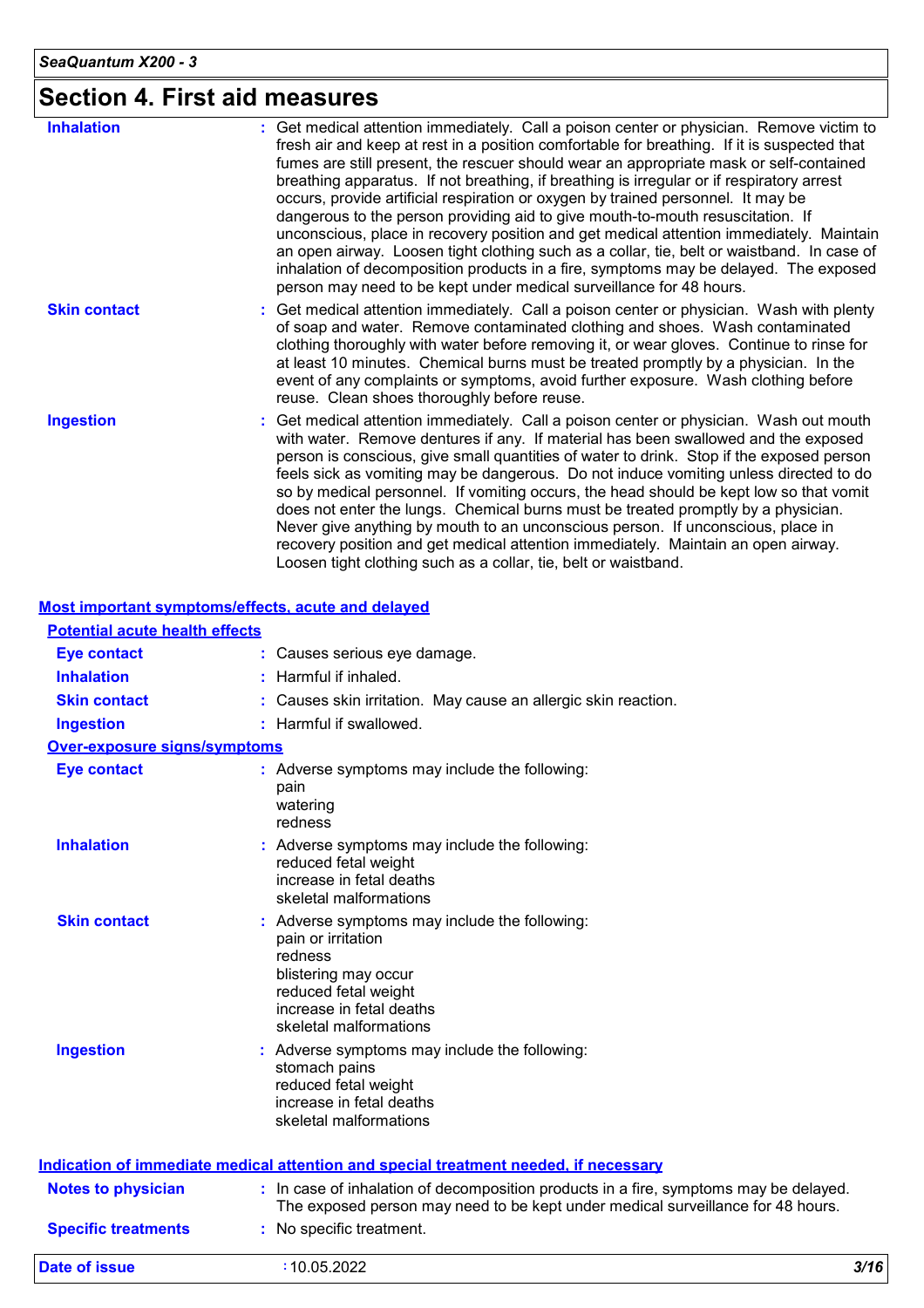### **Section 4. First aid measures**

| suspected that fumes are still present, the rescuer should wear an appropriate mask or<br>self-contained breathing apparatus. It may be dangerous to the person providing aid to<br>give mouth-to-mouth resuscitation. Wash contaminated clothing thoroughly with water<br>before removing it, or wear gloves. | <b>Protection of first-aiders</b> | : No action shall be taken involving any personal risk or without suitable training. If it is |
|----------------------------------------------------------------------------------------------------------------------------------------------------------------------------------------------------------------------------------------------------------------------------------------------------------------|-----------------------------------|-----------------------------------------------------------------------------------------------|
|----------------------------------------------------------------------------------------------------------------------------------------------------------------------------------------------------------------------------------------------------------------------------------------------------------------|-----------------------------------|-----------------------------------------------------------------------------------------------|

**See toxicological information (Section 11)**

### **Section 5. Fire-fighting measures**

| <b>Extinguishing media</b>                               |                                                                                                                                                                                                                                                                                                                                                                                                                                      |
|----------------------------------------------------------|--------------------------------------------------------------------------------------------------------------------------------------------------------------------------------------------------------------------------------------------------------------------------------------------------------------------------------------------------------------------------------------------------------------------------------------|
| <b>Suitable extinguishing</b><br>media                   | : Use dry chemical, $CO2$ , water spray (fog) or foam.                                                                                                                                                                                                                                                                                                                                                                               |
| <b>Unsuitable extinguishing</b><br>media                 | : Do not use water jet.                                                                                                                                                                                                                                                                                                                                                                                                              |
| <b>Specific hazards arising</b><br>from the chemical     | : Flammable liquid and vapor. Runoff to sewer may create fire or explosion hazard. In a<br>fire or if heated, a pressure increase will occur and the container may burst, with the risk<br>of a subsequent explosion. This material is very toxic to aquatic life with long lasting<br>effects. Fire water contaminated with this material must be contained and prevented<br>from being discharged to any waterway, sewer or drain. |
| <b>Hazardous thermal</b><br>decomposition products       | Decomposition products may include the following materials:<br>carbon dioxide<br>carbon monoxide<br>nitrogen oxides<br>sulfur oxides<br>metal oxide/oxides                                                                                                                                                                                                                                                                           |
| <b>Special protective actions</b><br>for fire-fighters   | : Promptly isolate the scene by removing all persons from the vicinity of the incident if<br>there is a fire. No action shall be taken involving any personal risk or without suitable<br>training. Move containers from fire area if this can be done without risk. Use water<br>spray to keep fire-exposed containers cool.                                                                                                        |
| <b>Special protective</b><br>equipment for fire-fighters | : Fire-fighters should wear appropriate protective equipment and self-contained breathing<br>apparatus (SCBA) with a full face-piece operated in positive pressure mode.                                                                                                                                                                                                                                                             |

### **Section 6. Accidental release measures**

#### **Personal precautions, protective equipment and emergency procedures**

| For non-emergency<br>personnel                               | : No action shall be taken involving any personal risk or without suitable training.<br>Evacuate surrounding areas. Keep unnecessary and unprotected personnel from<br>entering. Do not touch or walk through spilled material. Shut off all ignition sources.<br>No flares, smoking or flames in hazard area. Do not breathe vapor or mist. Provide<br>adequate ventilation. Wear appropriate respirator when ventilation is inadequate. Put<br>on appropriate personal protective equipment. |
|--------------------------------------------------------------|------------------------------------------------------------------------------------------------------------------------------------------------------------------------------------------------------------------------------------------------------------------------------------------------------------------------------------------------------------------------------------------------------------------------------------------------------------------------------------------------|
| For emergency responders                                     | If specialized clothing is required to deal with the spillage, take note of any information in<br>Section 8 on suitable and unsuitable materials. See also the information in "For non-<br>emergency personnel".                                                                                                                                                                                                                                                                               |
| <b>Environmental precautions</b>                             | : Avoid dispersal of spilled material and runoff and contact with soil, waterways, drains<br>and sewers. Inform the relevant authorities if the product has caused environmental<br>pollution (sewers, waterways, soil or air). Water polluting material. May be harmful to<br>the environment if released in large quantities. Collect spillage.                                                                                                                                              |
| <u>Methods and materials for containment and cleaning up</u> |                                                                                                                                                                                                                                                                                                                                                                                                                                                                                                |
| <b>Small spill</b>                                           | : Stop leak if without risk. Move containers from spill area. Use spark-proof tools and                                                                                                                                                                                                                                                                                                                                                                                                        |

#### explosion-proof equipment. Dilute with water and mop up if water-soluble. Alternatively, or if water-insoluble, absorb with an inert dry material and place in an appropriate waste disposal container. Dispose of via a licensed waste disposal contractor.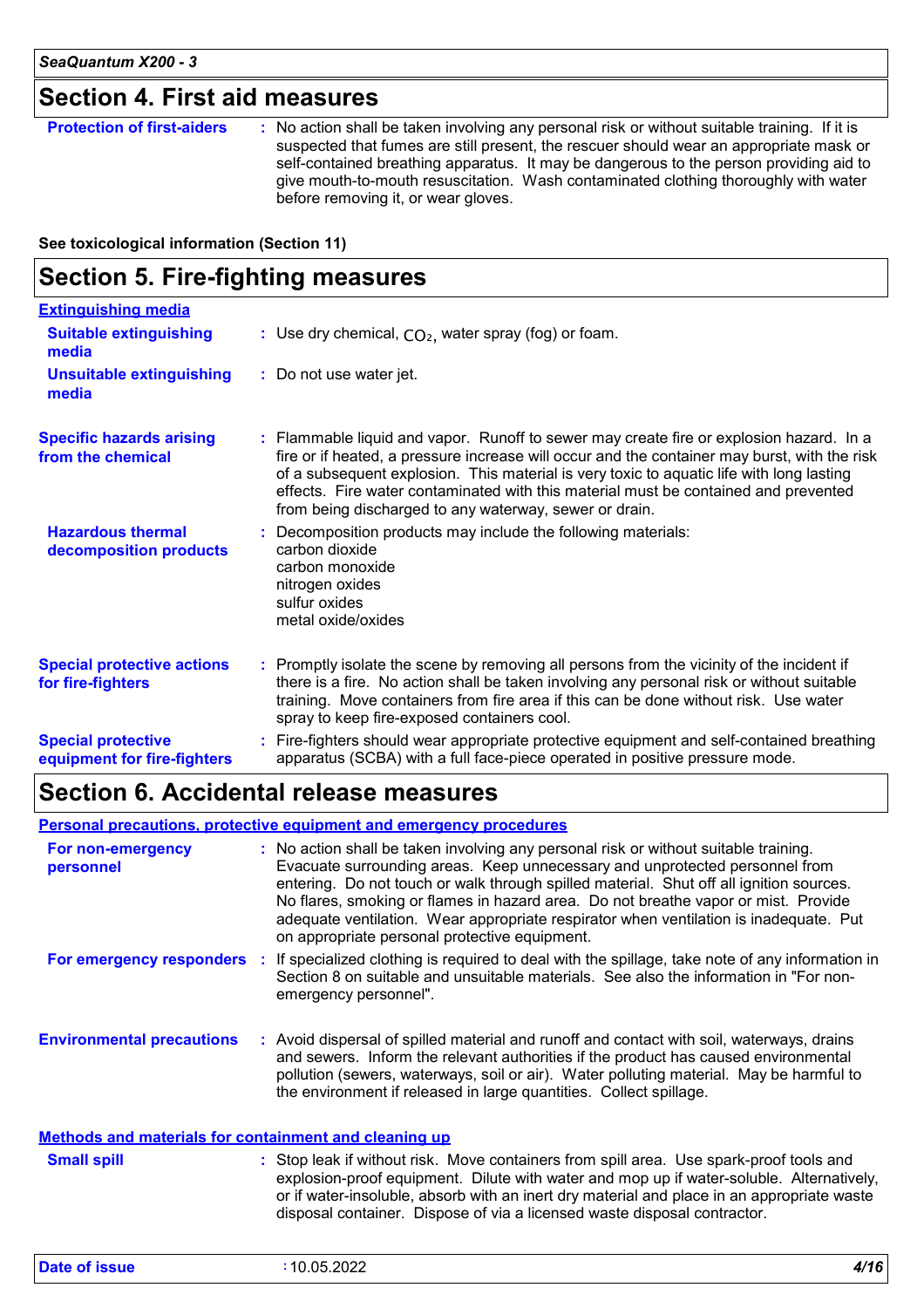### **Section 6. Accidental release measures**

| <b>Large spill</b> | : Stop leak if without risk. Move containers from spill area. Use spark-proof tools and<br>explosion-proof equipment. Approach release from upwind. Prevent entry into sewers,<br>water courses, basements or confined areas. Wash spillages into an effluent treatment<br>plant or proceed as follows. Contain and collect spillage with non-combustible,<br>absorbent material e.g. sand, earth, vermiculite or diatomaceous earth and place in<br>container for disposal according to local regulations (see Section 13). Dispose of via a<br>licensed waste disposal contractor. Contaminated absorbent material may pose the |
|--------------------|-----------------------------------------------------------------------------------------------------------------------------------------------------------------------------------------------------------------------------------------------------------------------------------------------------------------------------------------------------------------------------------------------------------------------------------------------------------------------------------------------------------------------------------------------------------------------------------------------------------------------------------|
|                    | same hazard as the spilled product. Note: see Section 1 for emergency contact<br>information and Section 13 for waste disposal.                                                                                                                                                                                                                                                                                                                                                                                                                                                                                                   |

### **Section 7. Handling and storage**

| <b>Precautions for safe handling</b>                                      |                                                                                                                                                                                                                                                                                                                                                                                                                                                                                                                                                                                                                                                                                                                                                                                                                                                                                                                                                                                                                                                                                                                                                                                                          |
|---------------------------------------------------------------------------|----------------------------------------------------------------------------------------------------------------------------------------------------------------------------------------------------------------------------------------------------------------------------------------------------------------------------------------------------------------------------------------------------------------------------------------------------------------------------------------------------------------------------------------------------------------------------------------------------------------------------------------------------------------------------------------------------------------------------------------------------------------------------------------------------------------------------------------------------------------------------------------------------------------------------------------------------------------------------------------------------------------------------------------------------------------------------------------------------------------------------------------------------------------------------------------------------------|
| <b>Protective measures</b>                                                | : Put on appropriate personal protective equipment (see Section 8). Persons with a<br>history of skin sensitization problems should not be employed in any process in which<br>this product is used. Avoid exposure - obtain special instructions before use. Avoid<br>exposure during pregnancy. Do not handle until all safety precautions have been read<br>and understood. Do not get in eyes or on skin or clothing. Do not breathe vapor or mist.<br>Do not ingest. Avoid release to the environment. Use only with adequate ventilation.<br>Wear appropriate respirator when ventilation is inadequate. Do not enter storage areas<br>and confined spaces unless adequately ventilated. Keep in the original container or an<br>approved alternative made from a compatible material, kept tightly closed when not in<br>use. Store and use away from heat, sparks, open flame or any other ignition source.<br>Use explosion-proof electrical (ventilating, lighting and material handling) equipment.<br>Use only non-sparking tools. Take precautionary measures against electrostatic<br>discharges. Empty containers retain product residue and can be hazardous. Do not<br>reuse container. |
| <b>Advice on general</b><br>occupational hygiene                          | : Eating, drinking and smoking should be prohibited in areas where this material is<br>handled, stored and processed. Workers should wash hands and face before eating,<br>drinking and smoking. Remove contaminated clothing and protective equipment before<br>entering eating areas. See also Section 8 for additional information on hygiene<br>measures.                                                                                                                                                                                                                                                                                                                                                                                                                                                                                                                                                                                                                                                                                                                                                                                                                                            |
| <b>Conditions for safe storage,</b><br>including any<br>incompatibilities | Store in accordance with local regulations. Store in a segregated and approved area.<br>Store in original container protected from direct sunlight in a dry, cool and well-ventilated<br>area, away from incompatible materials (see Section 10) and food and drink. Store<br>locked up. Eliminate all ignition sources. Separate from oxidizing materials. Keep<br>container tightly closed and sealed until ready for use. Containers that have been<br>opened must be carefully resealed and kept upright to prevent leakage. Do not store in<br>unlabeled containers. Use appropriate containment to avoid environmental<br>contamination. See Section 10 for incompatible materials before handling or use.                                                                                                                                                                                                                                                                                                                                                                                                                                                                                         |

### **Section 8. Exposure controls/personal protection**

#### **Control parameters**

**Occupational exposure limits**

| <b>Ingredient name</b>   | <b>Exposure limits</b>                                                                                                               |
|--------------------------|--------------------------------------------------------------------------------------------------------------------------------------|
| dicopper oxide<br>xylene | None<br><b>ACGIH TLV (United States, 1/2021).</b><br>STEL: 651 mg/m <sup>3</sup> 15 minutes.                                         |
|                          | STEL: 150 ppm 15 minutes.<br>TWA: 434 mg/m <sup>3</sup> 8 hours.<br>TWA: 100 ppm 8 hours.<br>OSHA PEL (United States, 5/2018).       |
|                          | TWA: $435 \text{ mg/m}^3$ 8 hours.<br>TWA: 100 ppm 8 hours.<br>OSHA PEL 1989 (United States, 3/1989).                                |
|                          | STEL: 655 mg/m <sup>3</sup> 15 minutes.<br>STEL: 150 ppm 15 minutes.<br>TWA: 435 mg/m <sup>3</sup> 8 hours.<br>TWA: 100 ppm 8 hours. |
|                          |                                                                                                                                      |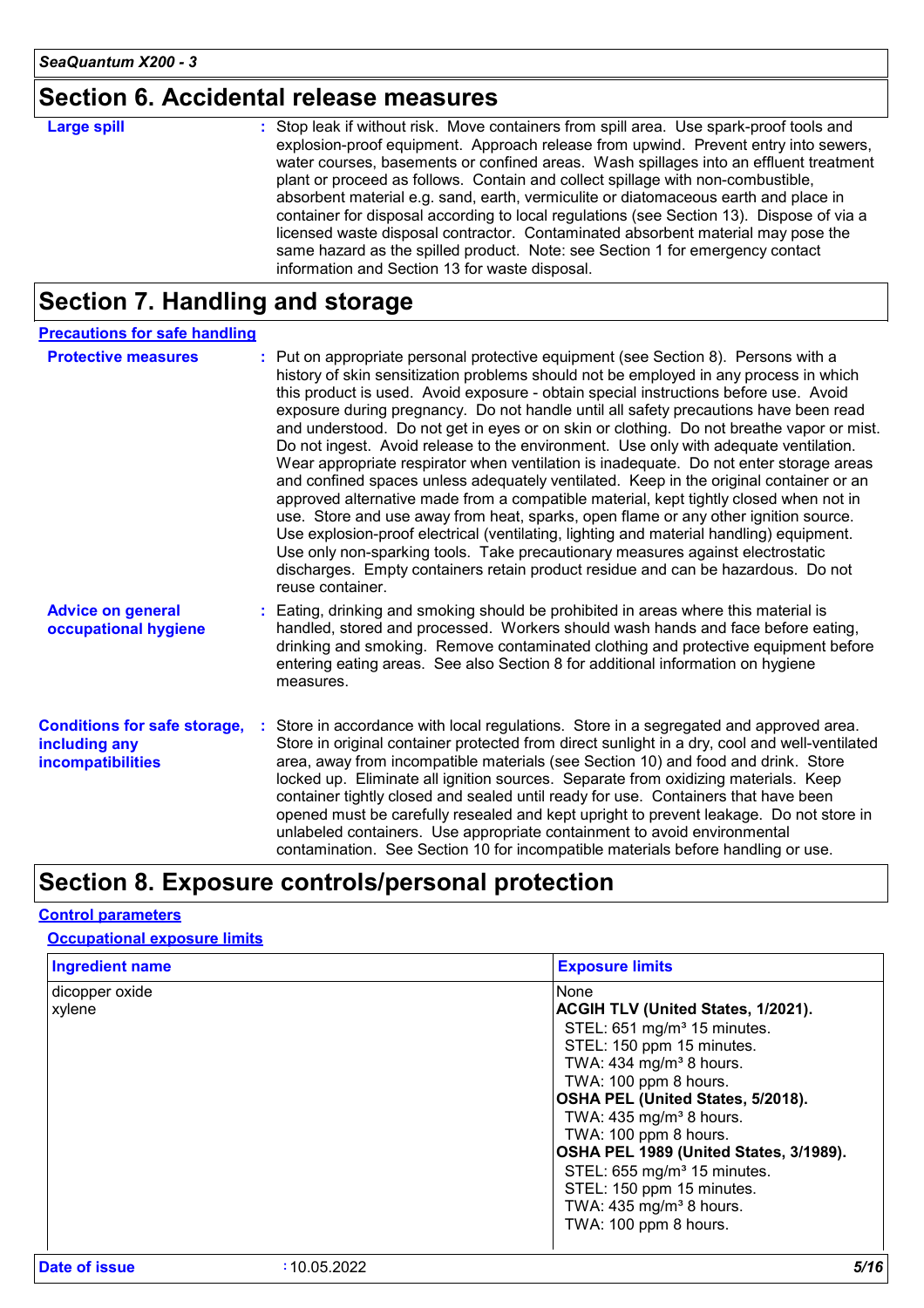# **Section 8. Exposure controls/personal protection**

| ethylbenzene                             | ACGIH TLV (United States, 1/2021). Notes: |
|------------------------------------------|-------------------------------------------|
|                                          | ĸ                                         |
|                                          | TWA: 20 ppm 8 hours. Form:                |
|                                          | OSHA PEL 1989 (United States, 3/1989).    |
|                                          | TWA: 100 ppm 8 hours.                     |
|                                          | TWA: 435 mg/m <sup>3</sup> 8 hours.       |
|                                          | STEL: 125 ppm 15 minutes.                 |
|                                          | STEL: 545 mg/m <sup>3</sup> 15 minutes.   |
|                                          | NIOSH REL (United States, 10/2020).       |
|                                          | TWA: 100 ppm 10 hours.                    |
|                                          | TWA: 435 mg/m <sup>3</sup> 10 hours.      |
|                                          | STEL: 125 ppm 15 minutes.                 |
|                                          | STEL: 545 mg/m <sup>3</sup> 15 minutes.   |
|                                          | OSHA PEL (United States, 5/2018).         |
|                                          | TWA: 100 ppm 8 hours.                     |
|                                          | TWA: $435 \text{ mg/m}^3$ 8 hours.        |
| zinc oxide                               | None                                      |
| colophony                                | ACGIH TLV (United States, 1/2021). Skin   |
|                                          | sensitizer. Inhalation sensitizer.        |
| Solvent naphtha (petroleum), light arom. | None                                      |
| copper pyrithione                        | None                                      |

| <b>Appropriate engineering</b><br>controls | : Use only with adequate ventilation. Use process enclosures, local exhaust ventilation or<br>other engineering controls to keep worker exposure to airborne contaminants below any<br>recommended or statutory limits. The engineering controls also need to keep gas,<br>vapor or dust concentrations below any lower explosive limits. Use explosion-proof<br>ventilation equipment.                                                                                                                                                                                                                                |
|--------------------------------------------|------------------------------------------------------------------------------------------------------------------------------------------------------------------------------------------------------------------------------------------------------------------------------------------------------------------------------------------------------------------------------------------------------------------------------------------------------------------------------------------------------------------------------------------------------------------------------------------------------------------------|
| <b>Environmental exposure</b><br>controls  | : Emissions from ventilation or work process equipment should be checked to ensure<br>they comply with the requirements of environmental protection legislation. In some<br>cases, fume scrubbers, filters or engineering modifications to the process equipment<br>will be necessary to reduce emissions to acceptable levels.                                                                                                                                                                                                                                                                                        |
| <b>Individual protection measures</b>      |                                                                                                                                                                                                                                                                                                                                                                                                                                                                                                                                                                                                                        |
| <b>Hygiene measures</b>                    | : Wash hands, forearms and face thoroughly after handling chemical products, before<br>eating, smoking and using the lavatory and at the end of the working period.<br>Appropriate techniques should be used to remove potentially contaminated clothing.<br>Contaminated work clothing should not be allowed out of the workplace. Wash<br>contaminated clothing before reusing. Ensure that eyewash stations and safety<br>showers are close to the workstation location.                                                                                                                                            |
| <b>Eye/face protection</b>                 | : Safety eyewear complying with an approved standard should be used when a risk<br>assessment indicates this is necessary to avoid exposure to liquid splashes, mists,<br>gases or dusts. If contact is possible, the following protection should be worn, unless<br>the assessment indicates a higher degree of protection: chemical splash goggles and/<br>or face shield. If inhalation hazards exist, a full-face respirator may be required instead.                                                                                                                                                              |
| <b>Skin protection</b>                     |                                                                                                                                                                                                                                                                                                                                                                                                                                                                                                                                                                                                                        |
| <b>Hand protection</b>                     | : Chemical-resistant, impervious gloves complying with an approved standard should be<br>worn at all times when handling chemical products if a risk assessment indicates this is<br>necessary. Considering the parameters specified by the glove manufacturer, check<br>during use that the gloves are still retaining their protective properties. It should be<br>noted that the time to breakthrough for any glove material may be different for different<br>glove manufacturers. In the case of mixtures, consisting of several substances, the<br>protection time of the gloves cannot be accurately estimated. |
|                                            | There is no one glove material or combination of materials that will give unlimited<br>resistance to any individual or combination of chemicals.<br>The breakthrough time must be greater than the end use time of the product.<br>The instructions and information provided by the glove manufacturer on use,<br>storage, maintenance and replacement must be followed.<br>Gloves should be replaced regularly and if there is any sign of damage to the glove<br>material.<br>Always ensure that gloves are free from defects and that they are stored and used                                                      |
| <b>Date of issue</b>                       | 6/16<br>:10.05.2022                                                                                                                                                                                                                                                                                                                                                                                                                                                                                                                                                                                                    |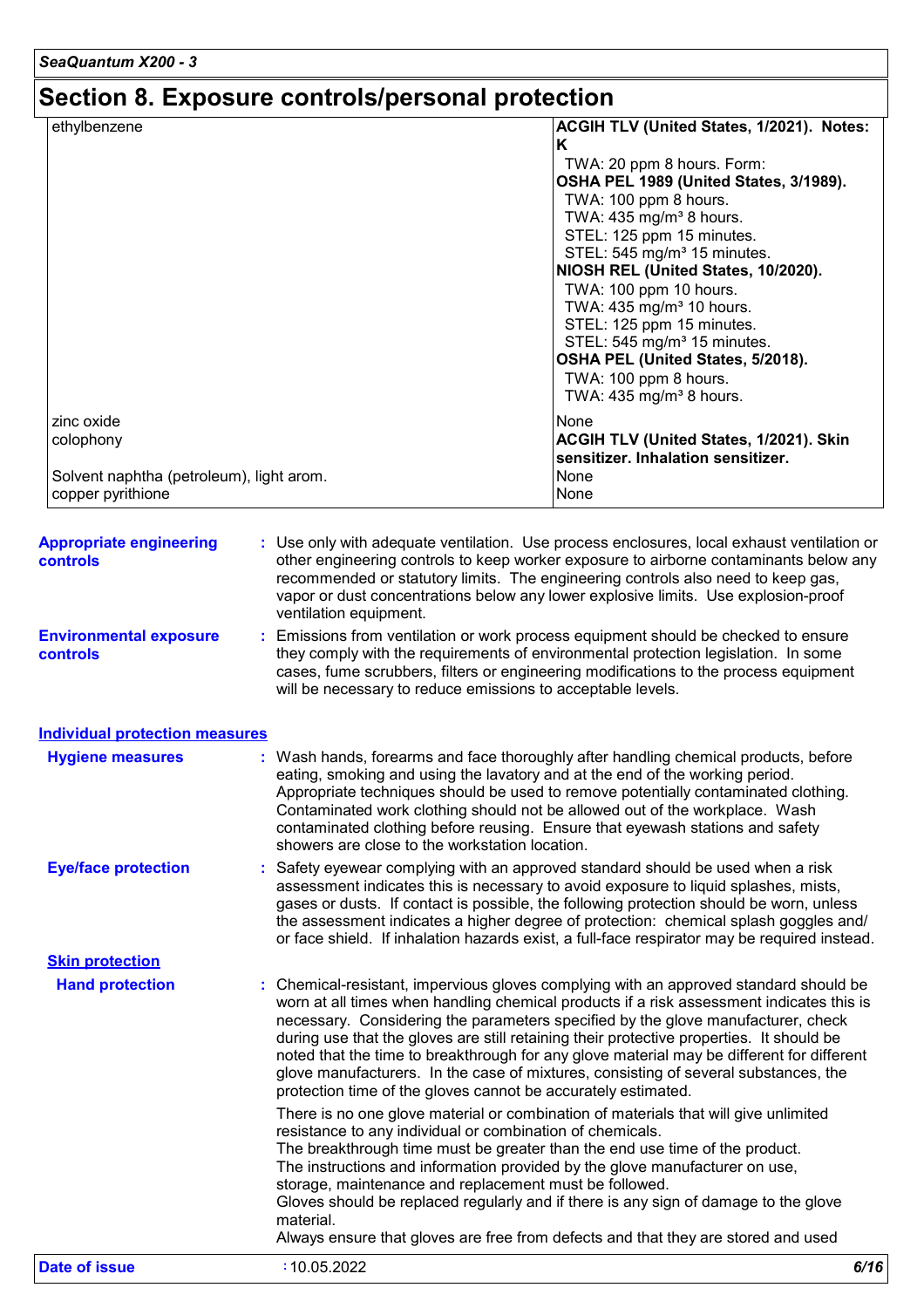### **Section 8. Exposure controls/personal protection**

|                               | correctly.<br>The performance or effectiveness of the glove may be reduced by physical/chemical<br>damage and poor maintenance.<br>Barrier creams may help to protect the exposed areas of the skin but should not be<br>applied once exposure has occurred.                                                                                                                                                                   |
|-------------------------------|--------------------------------------------------------------------------------------------------------------------------------------------------------------------------------------------------------------------------------------------------------------------------------------------------------------------------------------------------------------------------------------------------------------------------------|
|                               | Wear suitable gloves tested to EN374.<br>Not recommended, gloves (breakthrough time) < 1 hour: neoprene, butyl rubber,<br><b>PVC</b><br>Recommended, gloves(breakthrough time) > 8 hours: nitrile rubber, 4H, Teflon,<br>polyvinyl alcohol (PVA)                                                                                                                                                                               |
| <b>Body protection</b>        | : Personal protective equipment for the body should be selected based on the task being<br>performed and the risks involved and should be approved by a specialist before<br>handling this product. When there is a risk of ignition from static electricity, wear anti-<br>static protective clothing. For the greatest protection from static discharges, clothing<br>should include anti-static overalls, boots and gloves. |
| <b>Other skin protection</b>  | : Appropriate footwear and any additional skin protection measures should be selected<br>based on the task being performed and the risks involved and should be approved by a<br>specialist before handling this product.                                                                                                                                                                                                      |
| <b>Respiratory protection</b> | : Based on the hazard and potential for exposure, select a respirator that meets the<br>appropriate standard or certification. Respirators must be used according to a<br>respiratory protection program to ensure proper fitting, training, and other important<br>aspects of use.                                                                                                                                            |

## **Section 9. Physical and chemical properties**

#### **Appearance**

| <b>Physical state</b>                             | $:$ Liquid.                                                                                                                           |
|---------------------------------------------------|---------------------------------------------------------------------------------------------------------------------------------------|
| <b>Color</b>                                      | $:$ Red                                                                                                                               |
| Odor                                              | : Characteristic.                                                                                                                     |
| <b>Odor threshold</b>                             | : Not applicable.                                                                                                                     |
| pH                                                | : Not applicable.                                                                                                                     |
| <b>Melting point</b>                              | : Not applicable.                                                                                                                     |
| <b>Boiling point</b>                              | : Lowest known value: $136.1^{\circ}$ C (277 $^{\circ}$ F) (ethylbenzene). Weighted average: $140.91^{\circ}$ C<br>$(285.6^{\circ}F)$ |
| <b>Flash point</b>                                | : Closed cup: $25^{\circ}$ C (77 $^{\circ}$ F)                                                                                        |
| <b>Evaporation rate</b>                           | Highest known value: 0.84 (ethylbenzene) Weighted average: 0.79 compared with butyl<br>acetate                                        |
| <b>Flammability (solid, gas)</b>                  | : Not applicable.                                                                                                                     |
| Lower and upper explosive<br>(flammable) limits   | $: 0.8 - 7.6\%$                                                                                                                       |
| <b>Vapor pressure</b>                             | : Highest known value: 1.2 kPa (9.3 mm Hg) (at $20^{\circ}$ C) (ethylbenzene). Weighted<br>average: 0.97 kPa (7.28 mm Hg) (at 20°C)   |
| <b>Vapor density</b>                              | : Highest known value: $3.7$ (Air = 1) (xylene). Weighted average: $3.7$ (Air = 1)                                                    |
| <b>Relative density</b>                           | : $1.935$ g/cm <sup>3</sup><br>16.15 pounds/gallon                                                                                    |
| <b>Solubility</b>                                 | Insoluble in the following materials: cold water and hot water.                                                                       |
| <b>Partition coefficient: n-</b><br>octanol/water | : Not available.                                                                                                                      |
| <b>Auto-ignition temperature</b>                  | : Lowest known value: 280 to 470 $\degree$ C (536 to 878 $\degree$ F) (Solvent naphtha (petroleum), light<br>arom.).                  |
| <b>Decomposition temperature :</b> Not available. |                                                                                                                                       |
| <b>Viscosity</b>                                  | : Kinematic (40°C (104°F)): >20.5 mm <sup>2</sup> /s (>20.5 cSt)                                                                      |
|                                                   |                                                                                                                                       |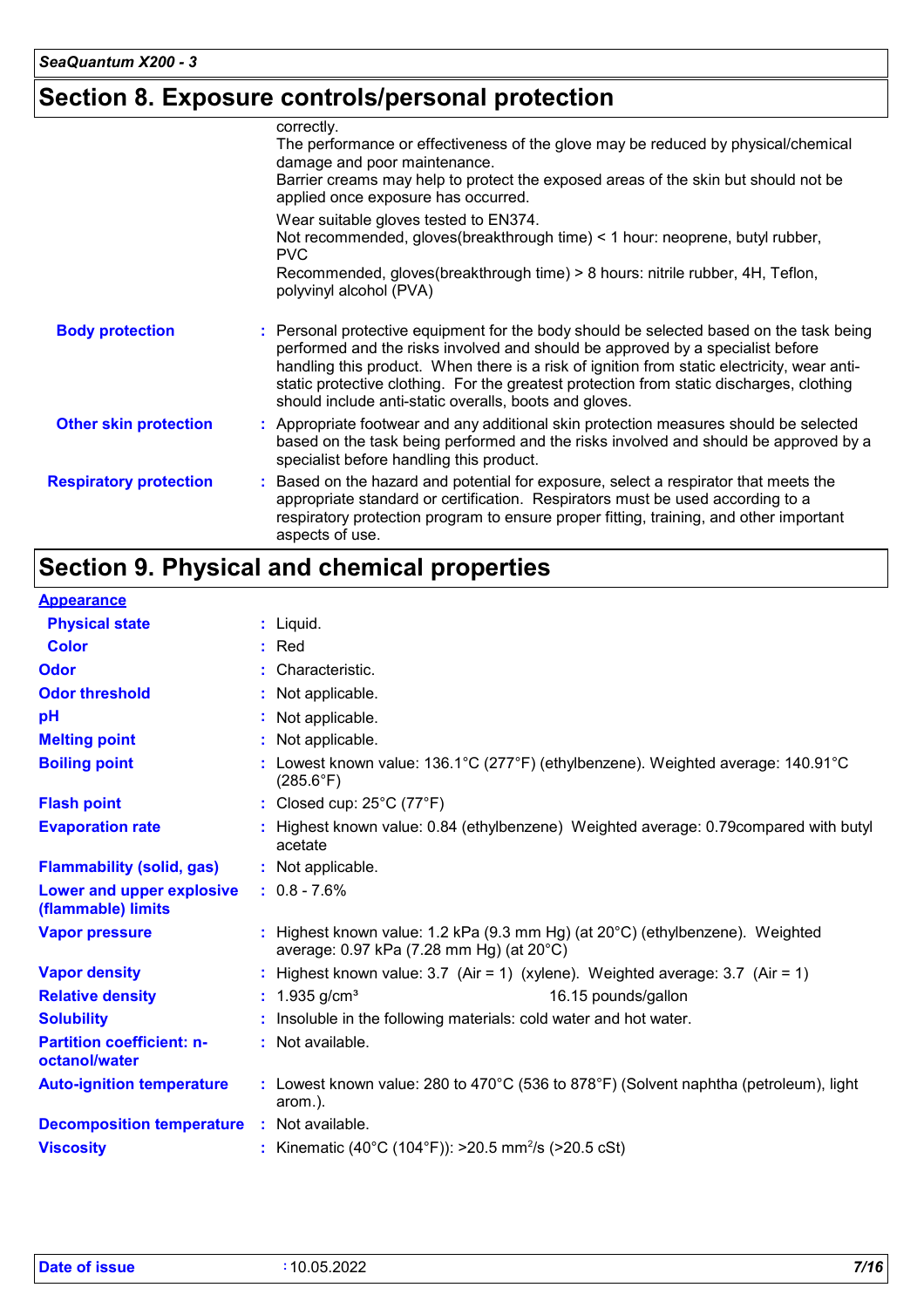### **Section 10. Stability and reactivity**

| <b>Reactivity</b>                                   | : No specific test data related to reactivity available for this product or its ingredients.                                                                                 |
|-----------------------------------------------------|------------------------------------------------------------------------------------------------------------------------------------------------------------------------------|
| <b>Chemical stability</b>                           | : The product is stable.                                                                                                                                                     |
| <b>Possibility of hazardous</b><br><b>reactions</b> | : Under normal conditions of storage and use, hazardous reactions will not occur.                                                                                            |
| <b>Conditions to avoid</b>                          | : Avoid all possible sources of ignition (spark or flame). Do not pressurize, cut, weld,<br>braze, solder, drill, grind or expose containers to heat or sources of ignition. |
| <b>Incompatible materials</b>                       | Reactive or incompatible with the following materials:<br>oxidizing materials                                                                                                |
| <b>Hazardous decomposition</b><br>products          | : Under normal conditions of storage and use, hazardous decomposition products should<br>not be produced.                                                                    |

### **Section 11. Toxicological information**

#### **Information on toxicological effects**

#### **Acute toxicity**

| <b>Product/ingredient name</b> | <b>Result</b>                   | <b>Species</b> | <b>Dose</b>         | <b>Exposure</b> |
|--------------------------------|---------------------------------|----------------|---------------------|-----------------|
| dicopper oxide                 | LC50 Inhalation Dusts and mists | Rat            | $3.34$ mg/l         | 4 hours         |
|                                | LD50 Oral                       | Rat            | 1340 mg/kg          |                 |
| xylene                         | <b>LC50 Inhalation Vapor</b>    | Rat            | 20 mg/l             | 4 hours         |
|                                | LD50 Oral                       | Rat            | 4300 mg/kg          |                 |
|                                | <b>TDLo Dermal</b>              | Rabbit         | 4300 mg/kg          |                 |
| ethylbenzene                   | <b>LC50 Inhalation Vapor</b>    | Rat - Male     | $17.8$ mg/l         | 4 hours         |
|                                | LD50 Dermal                     | Rabbit         | >5000 mg/kg         |                 |
|                                | LD50 Oral                       | Rat            | 3500 mg/kg          |                 |
| copper pyrithione              | LC50 Inhalation Dusts and mists | Rat            | $70 \text{ mg/m}^3$ | 4 hours         |
|                                | LD50 Dermal                     | Rabbit         | 300 mg/kg           |                 |
|                                | LD50 Oral                       | Rat            | 200 mg/kg           |                 |

#### **Irritation/Corrosion**

| <b>Product/ingredient name</b> | <b>Result</b>                         | <b>Species</b>                     | <b>Score</b> | <b>Exposure</b>           | <b>Observation</b> |
|--------------------------------|---------------------------------------|------------------------------------|--------------|---------------------------|--------------------|
| dicopper oxide                 | Eyes - Cornea opacity                 | Rabbit                             |              | 72 hours                  | $\blacksquare$     |
|                                | Eyes - Redness of the<br>conjunctivae | Rabbit                             |              | 48 hours                  | $\blacksquare$     |
| xylene                         | Eyes - Mild irritant                  | Rabbit                             |              | 87 milligrams             |                    |
|                                | Skin - Mild irritant                  | Rat                                |              | 8 hours 60<br>microliters | $\blacksquare$     |
| zinc oxide                     | Eyes - Mild irritant                  | Rabbit                             |              | 24 hours 500<br>mg        |                    |
|                                | Skin - Mild irritant                  | Rabbit                             |              | 24 hours 500<br>mg        | ÷                  |
| copper pyrithione              | Eyes - Severe irritant                | Mammal -<br>species<br>unspecified |              |                           |                    |
|                                | Skin - Irritant                       | Mammal -<br>species<br>unspecified |              |                           |                    |

#### **Sensitization**

| <b>Product/ingredient name</b> | <b>Route of</b><br><b>exposure</b> | <b>Species</b>                           | <b>Result</b> |
|--------------------------------|------------------------------------|------------------------------------------|---------------|
| colophony                      | skin                               | Mammal - species unspecified Sensitizing |               |

#### **Mutagenicity**

Not available.

#### **Carcinogenicity**

Not available.

#### **Reproductive toxicity**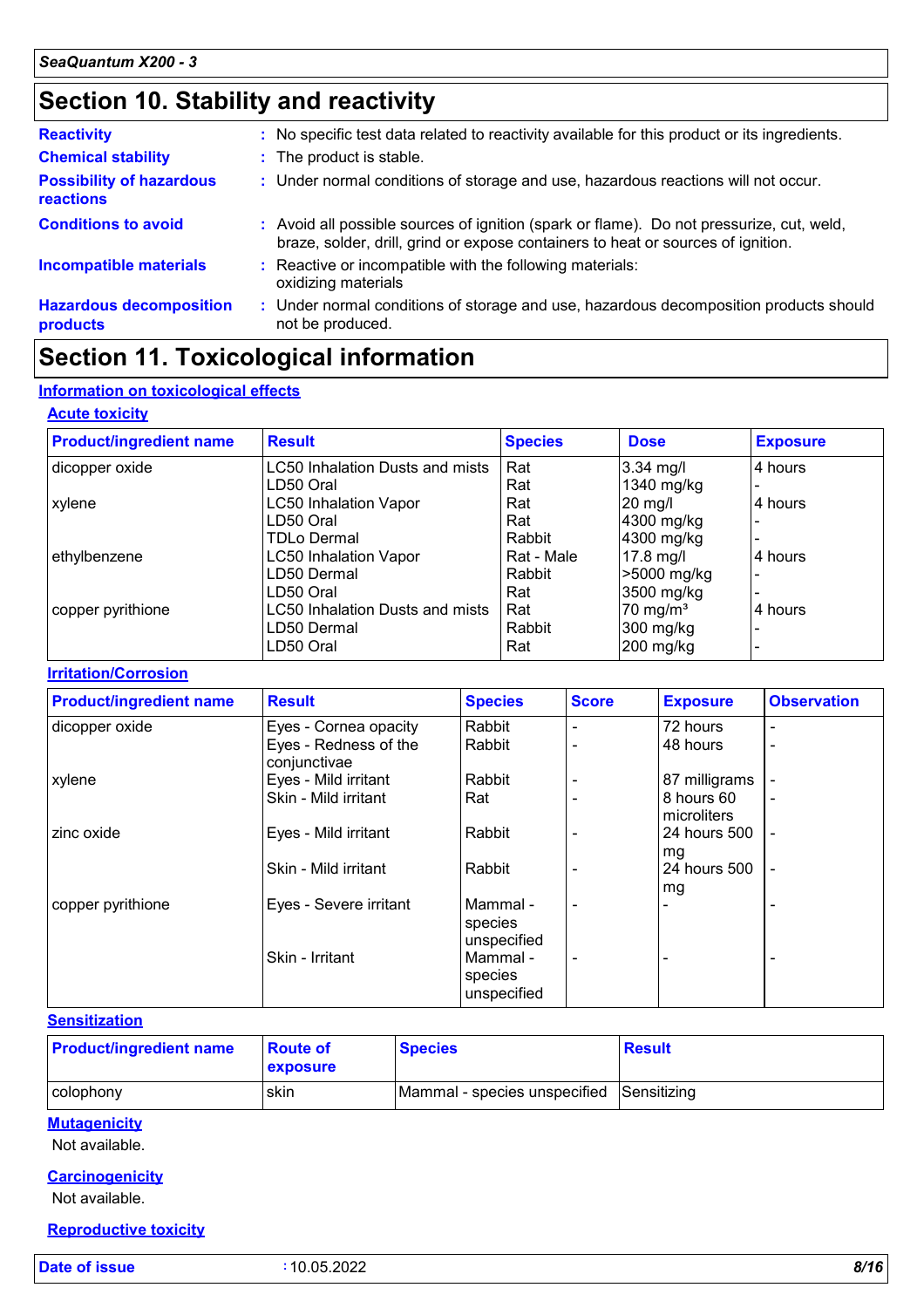### **Section 11. Toxicological information**

| <b>Product/ingredient name</b> | <b>Maternal</b><br>toxicity | <b>Fertility</b> | <b>Development</b><br>toxin | <b>Species</b>                  | <b>Dose</b>                        | <b>Exposure</b>          |
|--------------------------------|-----------------------------|------------------|-----------------------------|---------------------------------|------------------------------------|--------------------------|
| copper pyrithione              |                             |                  | Positive                    | Mammal - species<br>unspecified | Route of<br>exposure<br>unreported | $\overline{\phantom{0}}$ |

**Teratogenicity**

Not available.

#### **Specific target organ toxicity (single exposure)**

| <b>Name</b>                              | <b>Category</b>          | <b>Route of</b><br>exposure | <b>Target organs</b>                                |
|------------------------------------------|--------------------------|-----------------------------|-----------------------------------------------------|
| xylene                                   | Category 3               |                             | Respiratory tract<br>l irritation                   |
| Solvent naphtha (petroleum), light arom. | Category 3               |                             | Respiratory tract<br>l irritation                   |
| copper pyrithione                        | Category 3<br>Category 3 |                             | Narcotic effects<br>Respiratory tract<br>irritation |

#### **Specific target organ toxicity (repeated exposure)**

| <b>Name</b>       | <b>Category</b>        | <b>Route of</b><br>exposure | <b>Target organs</b> |
|-------------------|------------------------|-----------------------------|----------------------|
| ethylbenzene      | Category 2             |                             | hearing organs       |
| copper pyrithione | ∣Category <sup>≁</sup> |                             | ∣nervous system      |

#### **Aspiration hazard**

| <b>Name</b>                              | <b>Result</b>                         |
|------------------------------------------|---------------------------------------|
| <b>xylene</b>                            | <b>ASPIRATION HAZARD - Category 1</b> |
| ethylbenzene                             | <b>ASPIRATION HAZARD - Category 1</b> |
| Solvent naphtha (petroleum), light arom. | <b>ASPIRATION HAZARD - Category 1</b> |

#### **Information on the likely routes of exposure Inhalation :** Harmful if inhaled. **Ingestion :** Harmful if swallowed. **Skin contact :** Causes skin irritation. May cause an allergic skin reaction. **Eye contact :** Causes serious eye damage. **Symptoms related to the physical, chemical and toxicological characteristics Skin contact Inhalation Adverse symptoms may include the following:**  $\blacksquare$ reduced fetal weight increase in fetal deaths skeletal malformations Adverse symptoms may include the following: **:** pain or irritation redness blistering may occur reduced fetal weight increase in fetal deaths skeletal malformations **Eye contact :** Adverse symptoms may include the following: pain watering redness **:** Not available. **Potential acute health effects**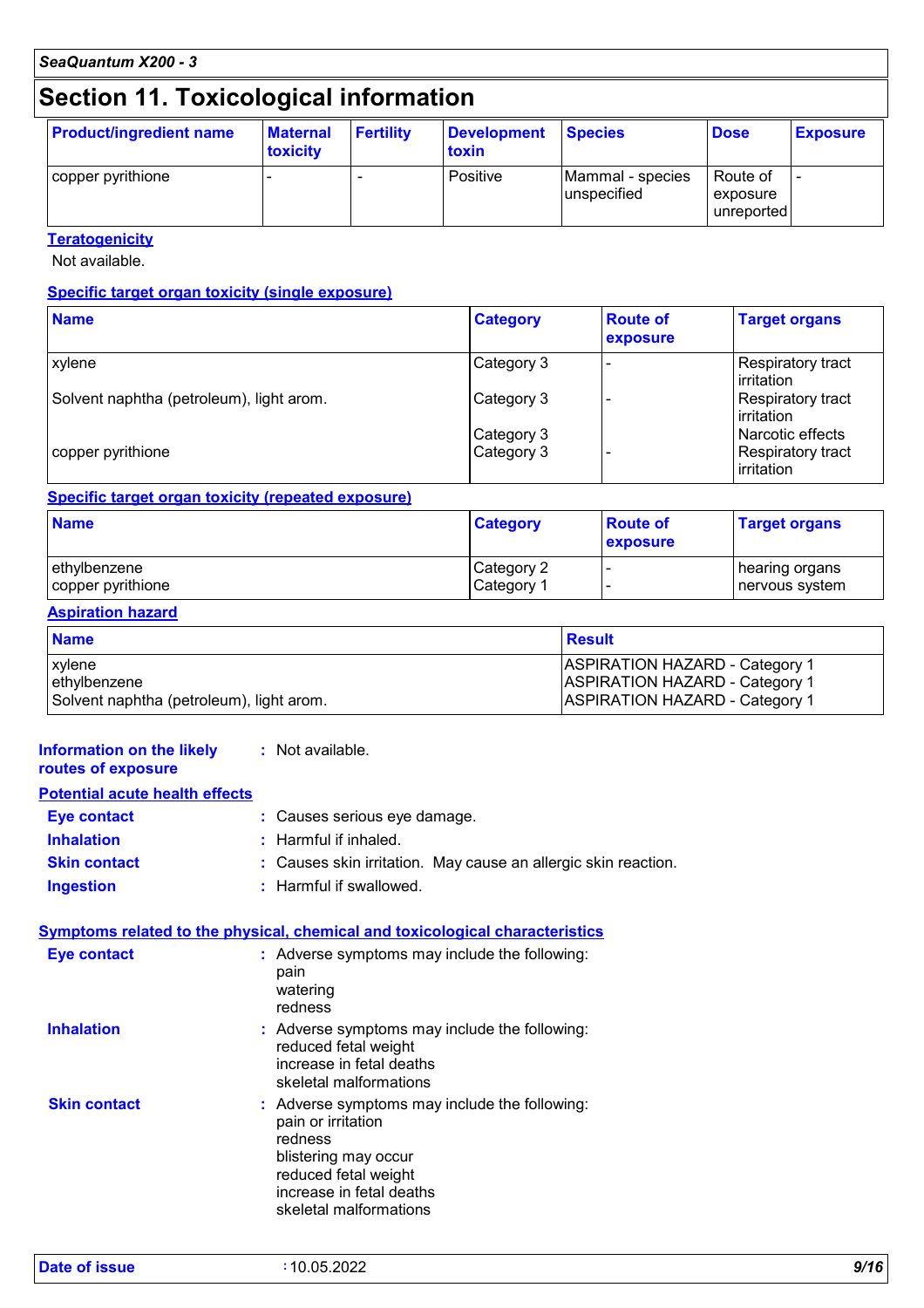### **Section 11. Toxicological information**

| <b>Ingestion</b>                        | : Adverse symptoms may include the following:<br>stomach pains<br>reduced fetal weight<br>increase in fetal deaths<br>skeletal malformations                             |
|-----------------------------------------|--------------------------------------------------------------------------------------------------------------------------------------------------------------------------|
|                                         | Delayed and immediate effects and also chronic effects from short and long term exposure                                                                                 |
| <b>Short term exposure</b>              |                                                                                                                                                                          |
| <b>Potential immediate</b><br>effects   | : Not available.                                                                                                                                                         |
| <b>Potential delayed effects</b>        | : Not available.                                                                                                                                                         |
| <b>Long term exposure</b>               |                                                                                                                                                                          |
| <b>Potential immediate</b><br>effects   | $:$ Not available.                                                                                                                                                       |
| <b>Potential delayed effects</b>        | : Not available.                                                                                                                                                         |
| <b>Potential chronic health effects</b> |                                                                                                                                                                          |
| Not available.                          |                                                                                                                                                                          |
| <b>General</b>                          | : Causes damage to organs through prolonged or repeated exposure. Once sensitized, a<br>severe allergic reaction may occur when subsequently exposed to very low levels. |
| <b>Carcinogenicity</b>                  | : No known significant effects or critical hazards.                                                                                                                      |
| <b>Mutagenicity</b>                     | : No known significant effects or critical hazards.                                                                                                                      |
| <b>Teratogenicity</b>                   | : Suspected of damaging the unborn child.                                                                                                                                |
| <b>Developmental effects</b>            | : No known significant effects or critical hazards.                                                                                                                      |
| <b>Fertility effects</b>                | : No known significant effects or critical hazards.                                                                                                                      |

#### **Numerical measures of toxicity**

#### **Acute toxicity estimates**

| <b>Route</b>                 | <b>ATE value</b> |
|------------------------------|------------------|
| Oral                         | 929.71 mg/kg     |
| Dermal                       | 5556.4 mg/kg     |
| Inhalation (vapors)          | 104.13 mg/l      |
| Inhalation (dusts and mists) | $2.66$ mg/l      |

### **Section 12. Ecological information**

| <b>Product/ingredient name</b>              | <b>Result</b>                      | <b>Species</b>                                                  | <b>Exposure</b> |
|---------------------------------------------|------------------------------------|-----------------------------------------------------------------|-----------------|
| dicopper oxide                              | Acute LC50 0.075 mg/l Fresh water  | Fish - Danio rerio                                              | 96 hours        |
|                                             | Chronic NOEC 0.001 mg/l            | Algae                                                           |                 |
|                                             | Chronic NOEC 0.0052 mg/l           | Algae                                                           |                 |
| xylene                                      | Acute LC50 8500 µg/l Marine water  | Crustaceans - Palaemonetes                                      | 48 hours        |
|                                             |                                    | pugio                                                           |                 |
|                                             | Acute LC50 13400 µg/l Fresh water  | Fish - Pimephales promelas                                      | 96 hours        |
| ethylbenzene                                | Acute EC50 7700 µg/l Marine water  | Algae - Skeletonema costatum                                    | 96 hours        |
|                                             | Acute EC50 2.93 mg/l               | Daphnia                                                         | 48 hours        |
|                                             | Acute LC50 4.2 mg/l                | Fish                                                            | 96 hours        |
| zinc oxide                                  | Acute LC50 1.1 ppm Fresh water     | Fish - Oncorhynchus mykiss                                      | 96 hours        |
|                                             | Chronic NOEC 0.02 mg/l Fresh water | Algae - Pseudokirchneriella<br>subcapitata - Exponential growth | 72 hours        |
|                                             |                                    | phase                                                           |                 |
| Solvent naphtha (petroleum),<br>light arom. | Acute EC50 <10 mg/l                | Daphnia                                                         | 48 hours        |
|                                             | Acute IC50 <10 mg/l                | Algae                                                           | 72 hours        |
| Date of issue                               | :10.05.2022                        |                                                                 | 10/16           |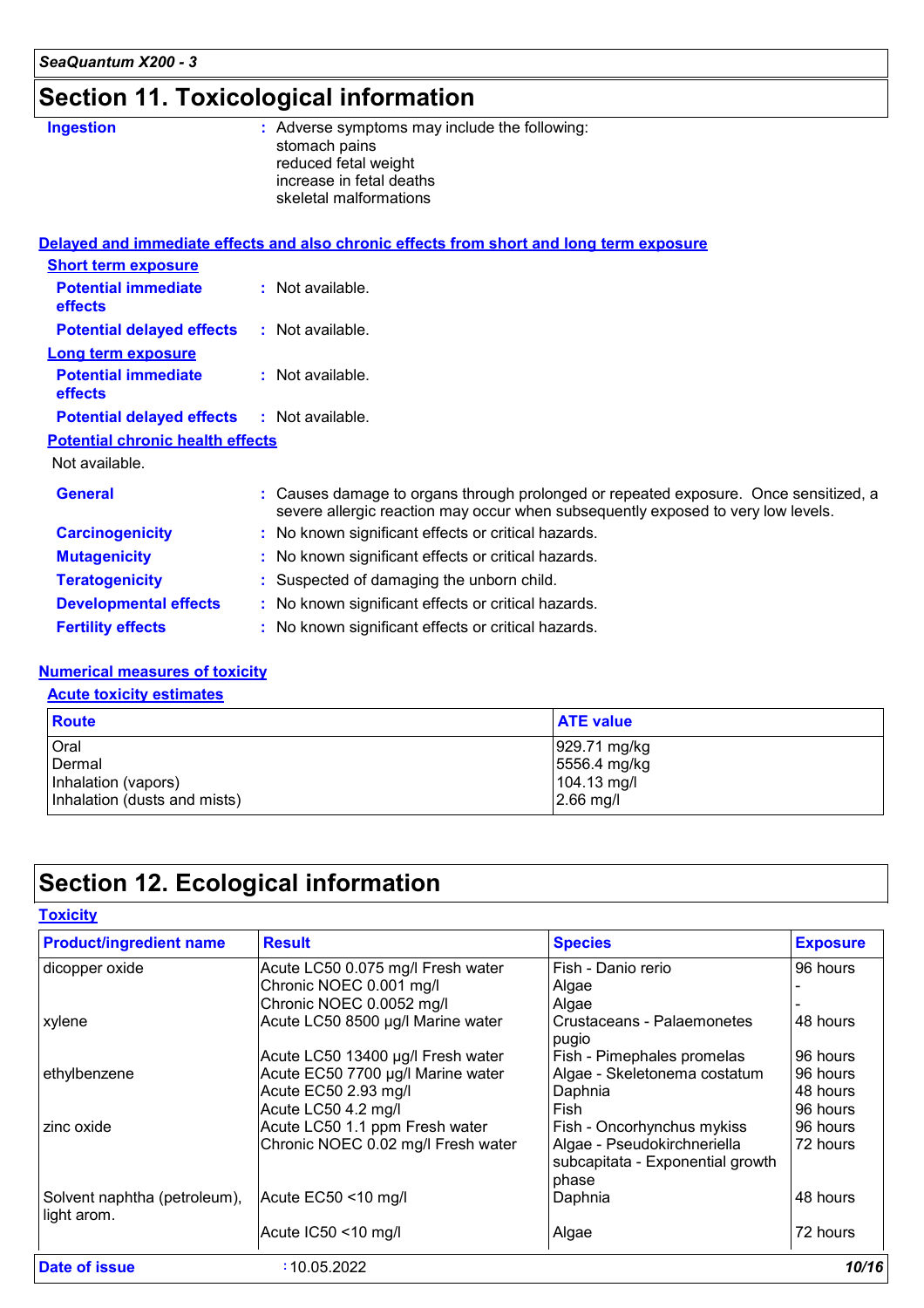### **Section 12. Ecological information**

|                   | Acute LC50 $<$ 10 mg/l    | Fish                         | 96 hours  |
|-------------------|---------------------------|------------------------------|-----------|
| copper pyrithione | Acute $EC50$ 0.022 mg/l   | Daphnia                      | 48 hours  |
|                   | Acute $IC500.035$ mg/l    | Algae                        | 120 hours |
|                   | Acute LC50 0.0043 mg/l    | Fish                         | 96 hours  |
|                   | Chronic NOEC 0.00046 mg/l | Algae - Skeletonema costatum | 120 hours |

#### **Persistence and degradability**

| <b>Product/ingredient name</b>                 | <b>Aquatic half-life</b> | <b>Photolysis</b> | <b>Biodegradability</b> |
|------------------------------------------------|--------------------------|-------------------|-------------------------|
| dicopper oxide                                 |                          |                   | Not readily             |
| xylene                                         |                          |                   | Readily                 |
| ethylbenzene                                   |                          |                   | Readily                 |
| zinc oxide                                     |                          |                   | Not readily             |
| Solvent naphtha (petroleum),  -<br>light arom. |                          |                   | Not readily             |

#### **Bioaccumulative potential**

| <b>Product/ingredient name</b> | $LogP_{ow}$ | <b>BCF</b>    | <b>Potential</b> |
|--------------------------------|-------------|---------------|------------------|
| xylene                         | 3.12        | l 8.1 to 25.9 | low              |
| ethylbenzene                   | 3.6         |               | low              |
| zinc oxide                     |             | 28960         | high             |
| colophony                      | 1.9 to 7.7  |               | high             |
| Solvent naphtha (petroleum),   |             | 10 to 2500    | high             |
| light arom.                    |             |               |                  |

#### **Mobility in soil**

**Soil/water partition coefficient (Koc) :** Not available.

**Other adverse effects** : No known significant effects or critical hazards.

### **Section 13. Disposal considerations**

| <b>Disposal methods</b> | : The generation of waste should be avoided or minimized wherever possible. Disposal<br>of this product, solutions and any by-products should at all times comply with the<br>requirements of environmental protection and waste disposal legislation and any<br>regional local authority requirements. Dispose of surplus and non-recyclable products<br>via a licensed waste disposal contractor. Waste should not be disposed of untreated to<br>the sewer unless fully compliant with the requirements of all authorities with jurisdiction.<br>Waste packaging should be recycled. Incineration or landfill should only be considered<br>when recycling is not feasible. This material and its container must be disposed of in a<br>safe way. Care should be taken when handling emptied containers that have not been<br>cleaned or rinsed out. Empty containers or liners may retain some product residues.<br>Vapor from product residues may create a highly flammable or explosive atmosphere<br>inside the container. Do not cut, weld or grind used containers unless they have been |
|-------------------------|---------------------------------------------------------------------------------------------------------------------------------------------------------------------------------------------------------------------------------------------------------------------------------------------------------------------------------------------------------------------------------------------------------------------------------------------------------------------------------------------------------------------------------------------------------------------------------------------------------------------------------------------------------------------------------------------------------------------------------------------------------------------------------------------------------------------------------------------------------------------------------------------------------------------------------------------------------------------------------------------------------------------------------------------------------------------------------------------------|
|                         | cleaned thoroughly internally. Avoid dispersal of spilled material and runoff and contact<br>with soil, waterways, drains and sewers.                                                                                                                                                                                                                                                                                                                                                                                                                                                                                                                                                                                                                                                                                                                                                                                                                                                                                                                                                             |

#### **United States - RCRA Toxic hazardous waste "U" List**

| Ingredient | <b>CAS#</b> | <b>Status</b> | <b>Reference</b><br>number |
|------------|-------------|---------------|----------------------------|
| Xylene     | 1330-20-7   | Listed        | U239                       |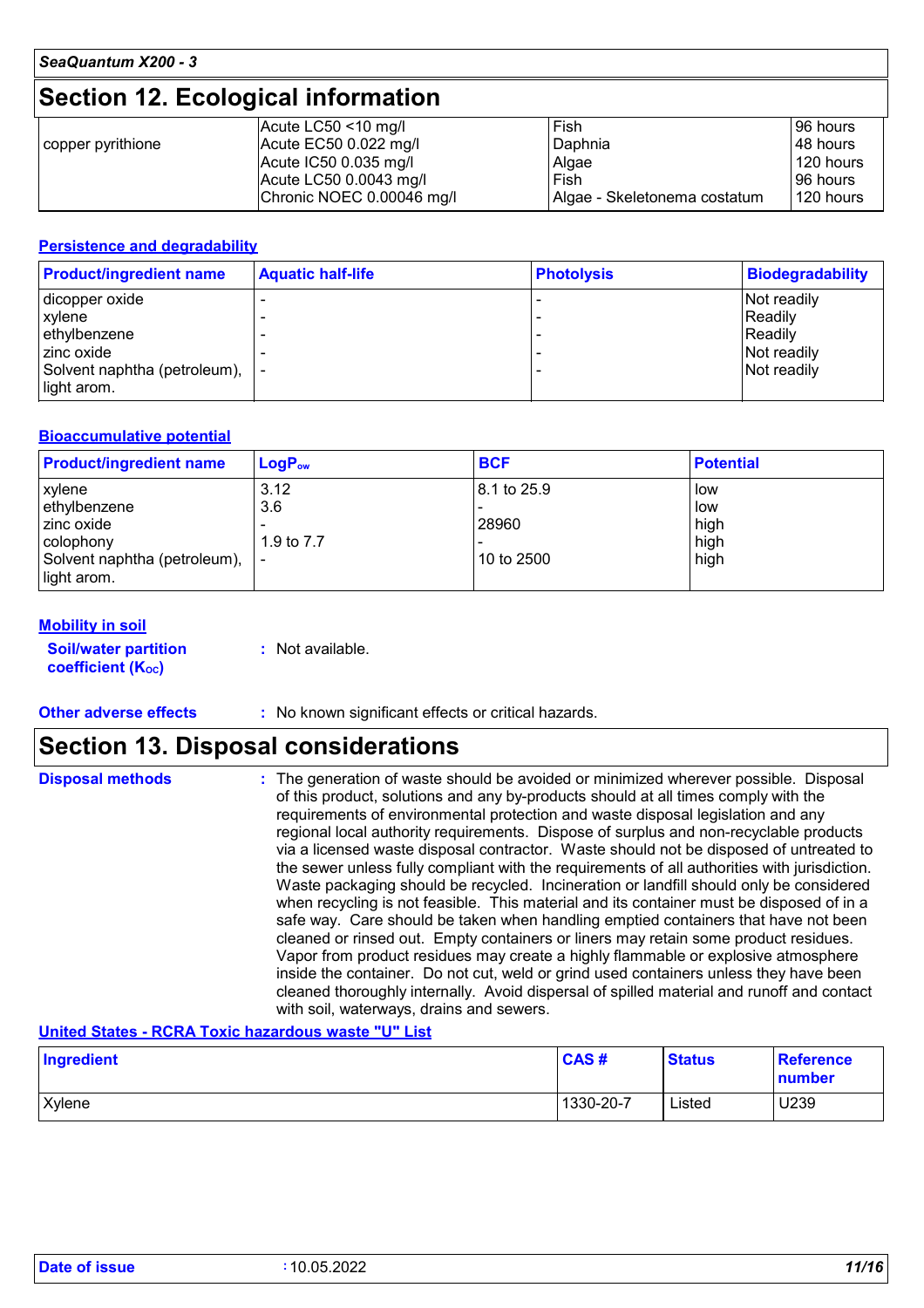### **Section 14. Transport information**

|                                                                                                                                                                                                 | <b>DOT</b><br><b>Classification</b> | <b>TDG</b><br><b>Classification</b>                                                                                                                                                                                                                                                                                          | <b>Mexico</b><br><b>Classification</b>                                            | <b>ADR/RID</b> | <b>IMDG</b>                                                                   | <b>IATA</b>                                                                             |
|-------------------------------------------------------------------------------------------------------------------------------------------------------------------------------------------------|-------------------------------------|------------------------------------------------------------------------------------------------------------------------------------------------------------------------------------------------------------------------------------------------------------------------------------------------------------------------------|-----------------------------------------------------------------------------------|----------------|-------------------------------------------------------------------------------|-----------------------------------------------------------------------------------------|
| <b>UN number</b>                                                                                                                                                                                | <b>UN1263</b>                       | <b>UN1263</b>                                                                                                                                                                                                                                                                                                                | <b>UN1263</b>                                                                     | <b>UN1263</b>  | <b>UN1263</b>                                                                 | <b>UN1263</b>                                                                           |
| <b>UN proper</b><br>shipping name                                                                                                                                                               | Paint                               | Paint                                                                                                                                                                                                                                                                                                                        | Paint                                                                             | Paint          | Paint                                                                         | Paint                                                                                   |
| <b>Transport</b><br>hazard class(es)                                                                                                                                                            | 3                                   | 3                                                                                                                                                                                                                                                                                                                            | 3                                                                                 | 3              | 3                                                                             | 3                                                                                       |
|                                                                                                                                                                                                 |                                     | L.                                                                                                                                                                                                                                                                                                                           |                                                                                   | L.             |                                                                               |                                                                                         |
| <b>Packing group</b>                                                                                                                                                                            | Ш                                   | III                                                                                                                                                                                                                                                                                                                          | III                                                                               | Ш              | Ш                                                                             | $\mathbf{III}$                                                                          |
| <b>Environmental</b><br>hazards                                                                                                                                                                 | Yes.                                | Yes.                                                                                                                                                                                                                                                                                                                         | Yes. The<br>environmentally<br>hazardous<br>substance<br>mark is not<br>required. | Yes.           | Yes.                                                                          | Yes. The<br>environmentally<br>hazardous<br>substance<br>mark is not<br>required.       |
| <b>TDG Classification</b>                                                                                                                                                                       |                                     |                                                                                                                                                                                                                                                                                                                              |                                                                                   |                |                                                                               |                                                                                         |
|                                                                                                                                                                                                 |                                     | Reportable quantity 715.62 lbs / 324.89 kg [44.355 gal / 167.9 L]. Package sizes<br>shipped in quantities less than the product reportable quantity are not subject to the RQ<br>(reportable quantity) transportation requirements.<br>: Product classified as per the following sections of the Transportation of Dangerous |                                                                                   |                | provided the packagings meet the general provisions of §§ 173.24 and 173.24a. |                                                                                         |
|                                                                                                                                                                                                 |                                     | Goods Regulations: 2.18-2.19 (Class 3), 2.7 (Marine pollutant mark).<br>The marine pollutant mark is not required when transported by road or rail.                                                                                                                                                                          |                                                                                   |                |                                                                               |                                                                                         |
|                                                                                                                                                                                                 |                                     | : Tunnel restriction code: (D/E)<br>Hazard identification number: 30                                                                                                                                                                                                                                                         |                                                                                   |                |                                                                               |                                                                                         |
|                                                                                                                                                                                                 |                                     | Emergency schedules (EmS): F-E, S-E                                                                                                                                                                                                                                                                                          |                                                                                   |                |                                                                               |                                                                                         |
|                                                                                                                                                                                                 |                                     | Marine pollutant: Yes.<br>: The environmentally hazardous substance mark may appear if required by other<br>transportation regulations.                                                                                                                                                                                      |                                                                                   |                |                                                                               |                                                                                         |
| <b>Mexico Classification</b><br><b>ADR/RID</b><br><b>IMDG</b><br><b>IATA</b><br>Special precautions for user : Transport within user's premises: always transport in closed containers that are |                                     | event of an accident or spillage.                                                                                                                                                                                                                                                                                            |                                                                                   |                |                                                                               | upright and secure. Ensure that persons transporting the product know what to do in the |

| <b>U.S. Federal regulations</b> | : TSCA 8(a) PAIR: tetraethyl silicate<br>TSCA 8(a) CDR Exempt/Partial exemption: Not determined<br>United States inventory (TSCA 8b): Not determined.                           |       |
|---------------------------------|---------------------------------------------------------------------------------------------------------------------------------------------------------------------------------|-------|
|                                 | Clean Water Act (CWA) 307: dicopper oxide; ethylbenzene; zinc oxide; copper<br>pyrithione; copper, [29h,31h-phthalocyaninato(2-)-n29,n30,n31,n32]-, (sp-4-1)-;<br>cadmium; lead |       |
| <b>Date of issue</b>            | :10.05.2022                                                                                                                                                                     | 12/16 |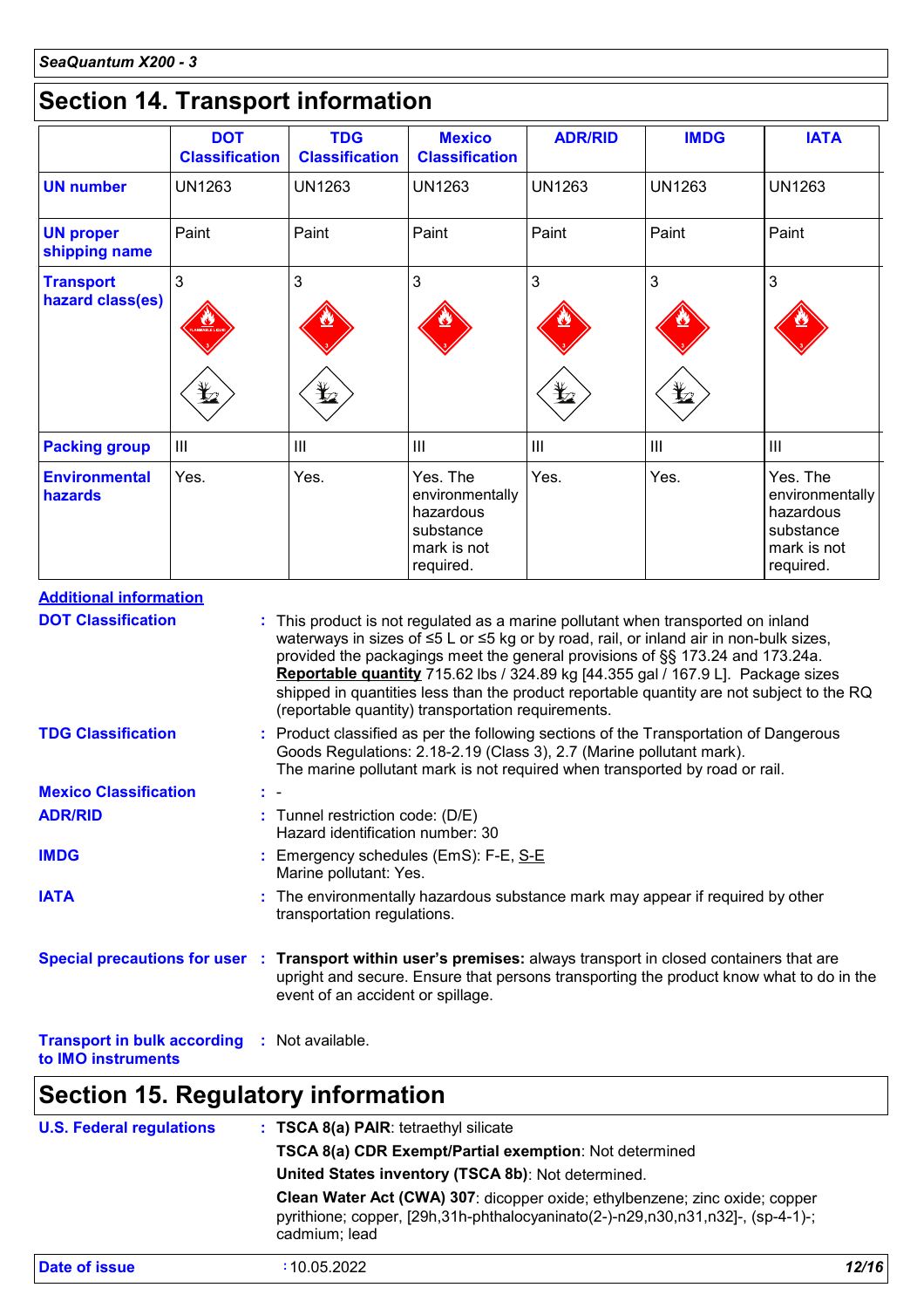### **Section 15. Regulatory information**

### **Clean Water Act (CWA) 311**: xylene; ethylbenzene

#### **Clean Air Act Section 112(b) Hazardous Air Pollutants (HAPs)**

| <b>Ingredient name</b>                                         |                                                                         | <b>CAS number</b>                                                                                                                                                                                        | $\frac{9}{6}$                                                   |
|----------------------------------------------------------------|-------------------------------------------------------------------------|----------------------------------------------------------------------------------------------------------------------------------------------------------------------------------------------------------|-----------------------------------------------------------------|
| xylene<br>ethylbenzene<br>cadmium<br>lead                      |                                                                         | 1330-20-7<br>$100 - 41 - 4$<br>7440-43-9<br>7439-92-1                                                                                                                                                    | 13.974<br>4.658<br>0.001317<br>0.0012731                        |
| <b>Clean Air Act Section 602</b><br><b>Class I Substances</b>  | : Not listed                                                            |                                                                                                                                                                                                          |                                                                 |
| <b>Clean Air Act Section 602</b><br><b>Class II Substances</b> | : Not listed                                                            |                                                                                                                                                                                                          |                                                                 |
| <b>DEA List I Chemicals</b><br>(Precursor Chemicals)           | : Not listed                                                            |                                                                                                                                                                                                          |                                                                 |
| <b>DEA List II Chemicals</b><br><b>(Essential Chemicals)</b>   | : Not listed                                                            |                                                                                                                                                                                                          |                                                                 |
| <b>SARA 302/304</b>                                            |                                                                         |                                                                                                                                                                                                          |                                                                 |
| <b>Composition/information on ingredients</b>                  |                                                                         |                                                                                                                                                                                                          |                                                                 |
| No products were found.                                        |                                                                         |                                                                                                                                                                                                          |                                                                 |
| <b>SARA 304 RQ</b>                                             | : Not applicable.                                                       |                                                                                                                                                                                                          |                                                                 |
| <b>SARA 311/312</b>                                            |                                                                         |                                                                                                                                                                                                          |                                                                 |
| <b>Classification</b>                                          | : FLAMMABLE LIQUIDS - Category 3<br><b>SKIN IRRITATION - Category 2</b> | <b>ACUTE TOXICITY (oral) - Category 4</b><br><b>ACUTE TOXICITY (inhalation) - Category 4</b><br>SERIOUS EYE DAMAGE - Category 1<br>SKIN SENSITIZATION - Category 1<br>TOXIC TO REPRODUCTION - Category 2 | SPECIFIC TARGET ORGAN TOXICITY (REPEATED EXPOSURE) - Category 1 |
|                                                                |                                                                         |                                                                                                                                                                                                          |                                                                 |

#### **Composition/information on ingredients**

| <b>Name</b>                  | $\frac{9}{6}$ | <b>Classification</b>                            |
|------------------------------|---------------|--------------------------------------------------|
| dicopper oxide               | $≥25 - ≤50$   | <b>ACUTE TOXICITY (oral) - Category 4</b>        |
|                              |               | <b>ACUTE TOXICITY (inhalation) - Category 4</b>  |
|                              |               | SERIOUS EYE DAMAGE - Category 1                  |
| xylene                       | $≥10 - ≤15$   | FLAMMABLE LIQUIDS - Category 3                   |
|                              |               | ACUTE TOXICITY (dermal) - Category 4             |
|                              |               | <b>ACUTE TOXICITY (inhalation) - Category 4</b>  |
|                              |               | <b>SKIN IRRITATION - Category 2</b>              |
|                              |               | EYE IRRITATION - Category 2A                     |
|                              |               | SPECIFIC TARGET ORGAN TOXICITY (SINGLE EXPOSURE) |
|                              |               | (Respiratory tract irritation) - Category 3      |
|                              |               | <b>ASPIRATION HAZARD - Category 1</b>            |
| ethylbenzene                 | $\leq 5$      | FLAMMABLE LIQUIDS - Category 2                   |
|                              |               | <b>ACUTE TOXICITY (inhalation) - Category 4</b>  |
|                              |               | SPECIFIC TARGET ORGAN TOXICITY (REPEATED         |
|                              |               | EXPOSURE) - Category 2                           |
|                              |               | <b>ASPIRATION HAZARD - Category 1</b>            |
| colophony                    | ≤3            | SKIN SENSITIZATION - Category 1                  |
| Solvent naphtha (petroleum), | $\leq$ 3      | FLAMMABLE LIQUIDS - Category 3                   |
| light arom.                  |               | SPECIFIC TARGET ORGAN TOXICITY (SINGLE EXPOSURE) |
|                              |               | (Respiratory tract irritation) - Category 3      |
|                              |               | SPECIFIC TARGET ORGAN TOXICITY (SINGLE EXPOSURE) |
|                              |               | (Narcotic effects) - Category 3                  |
|                              |               | <b>ASPIRATION HAZARD - Category 1</b>            |
| copper pyrithione            | ≤1.7          | <b>ACUTE TOXICITY (oral) - Category 3</b>        |
|                              |               | ACUTE TOXICITY (dermal) - Category 3             |
|                              |               | <b>ACUTE TOXICITY (inhalation) - Category 2</b>  |
| Date of issue                | :10.05.2022   | 13/16                                            |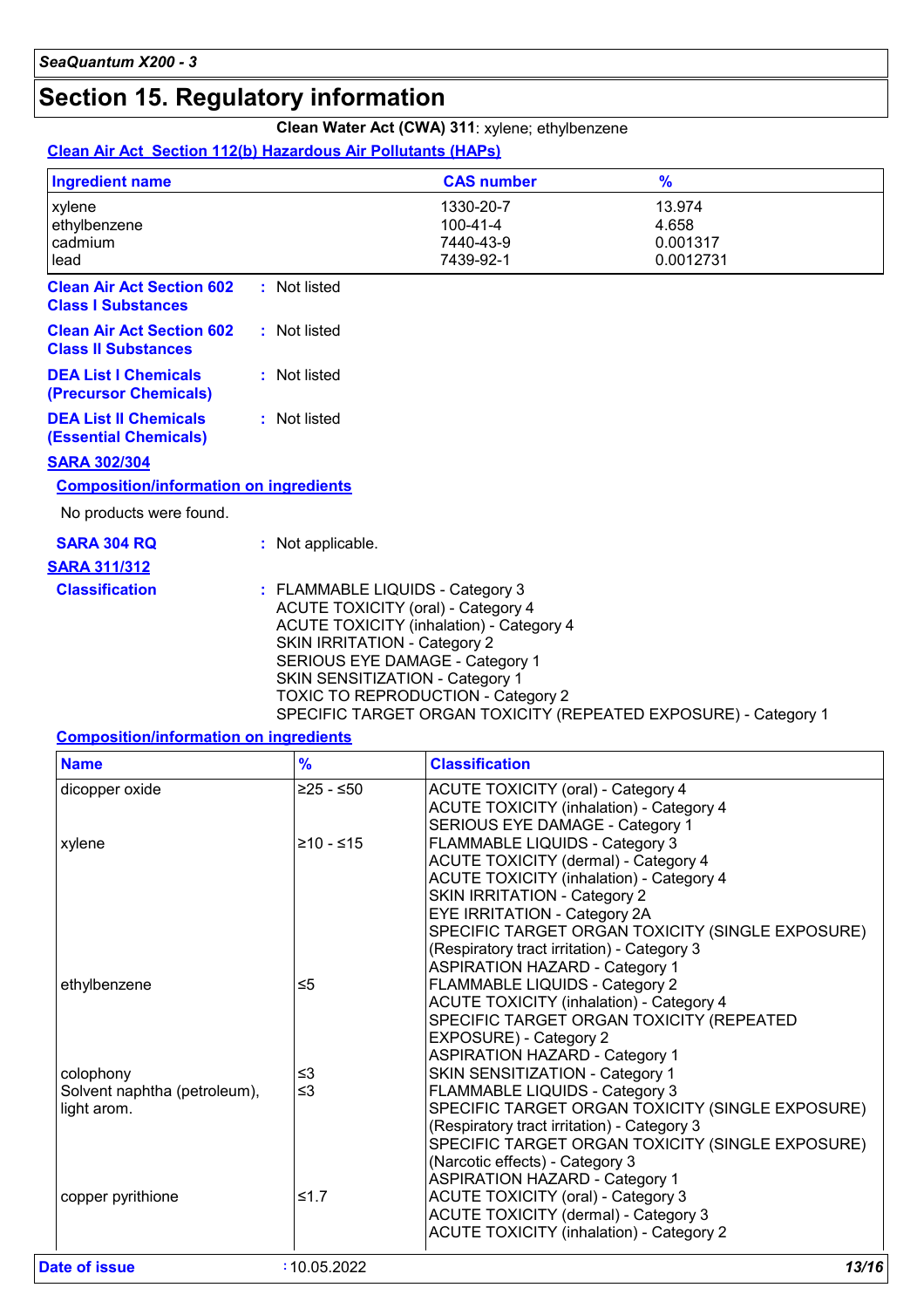### **Section 15. Regulatory information**

| <b>TOXIC TO REPRODUCTION - Category 2</b><br><b>SPECIFIC TARGET ORGAN TOXICITY (SINGLE EXPOSURE)</b><br>(Respiratory tract irritation) - Category 3<br><b>SPECIFIC TARGET ORGAN TOXICITY (REPEATED)</b><br><b>EXPOSURE)</b> - Category 1 |
|------------------------------------------------------------------------------------------------------------------------------------------------------------------------------------------------------------------------------------------|
|------------------------------------------------------------------------------------------------------------------------------------------------------------------------------------------------------------------------------------------|

#### **SARA 313**

|                                           | <b>Product name</b>                                                         | <b>CAS number</b>                                              | $\frac{9}{6}$                                 |
|-------------------------------------------|-----------------------------------------------------------------------------|----------------------------------------------------------------|-----------------------------------------------|
| <b>Form R - Reporting</b><br>requirements | dicopper oxide<br>xylene<br>ethylbenzene<br>zinc oxide<br>copper pyrithione | 1317-39-1<br>1330-20-7<br>l100-41-4<br>1314-13-2<br>14915-37-8 | ≥25 - ≤50<br>l≥10 - ≤15<br>≤5<br>l≤5<br>l≤1.7 |
| <b>Supplier notification</b>              | dicopper oxide<br>xylene<br>ethylbenzene<br>zinc oxide<br>copper pyrithione | 1317-39-1<br>1330-20-7<br>l100-41-4<br>1314-13-2<br>14915-37-8 | l≥25 - ≤50<br>l≥10 - ≤15<br>≤5<br>≤5<br>l≤1.7 |

SARA 313 notifications must not be detached from the SDS and any copying and redistribution of the SDS shall include copying and redistribution of the notice attached to copies of the SDS subsequently redistributed.

| <b>State regulations</b> |                                                                                                                                                                                                             |
|--------------------------|-------------------------------------------------------------------------------------------------------------------------------------------------------------------------------------------------------------|
| <b>Massachusetts</b>     | : The following components are listed: XYLENE; ETHYL BENZENE; ZINC OXIDE FUME;<br>TALC; SOAPSTONE; ROUGE DUST                                                                                               |
| <b>New York</b>          | : The following components are listed: Xylene mixed; Ethylbenzene                                                                                                                                           |
| <b>New Jersey</b>        | : The following components are listed: dicopper oxide; XYLENES; ETHYL BENZENE;<br>ZINC OXIDE; TALC (CONTAINING ASBESTOS FIBERS); IRON OXIDE; COPPER<br>compounds                                            |
| Pennsylvania             | : The following components are listed: dicopper oxide; BENZENE, DIMETHYL-;<br>BENZENE, ETHYL-; ZINC OXIDE FUME; TALC; SOAPSTONE DUST; ROSIN CORE<br>SOLDER PYROLYSIS PRODUCTS; IRON OXIDE; COPPER COMPOUNDS |

#### **California Prop. 65**

**WARNING**: This product can expose you to chemicals including cadmium and Lead, which are known to the State of California to cause cancer and birth defects or other reproductive harm. This product can expose you to chemicals including Ethylbenzene, talc containing asbestiform fibers and Titanium dioxide, which are known to the State of California to cause cancer. For more information go to www.P65Warnings.ca.gov.

| <b>Ingredient name</b>   | <b>Cancer</b> | <b>Reproductive</b> | <b>No significant risk</b><br>level | <b>Maximum</b><br>acceptable dosage<br>level |
|--------------------------|---------------|---------------------|-------------------------------------|----------------------------------------------|
| ethylbenzene             | Yes.          | No.                 | Yes.                                |                                              |
| talc (non-asbestos form) | Yes.          | No.                 |                                     |                                              |
| titanium dioxide         | Yes.          | No.                 |                                     |                                              |
| cadmium                  | Yes.          | Yes.                | Yes.                                | Yes.                                         |
| lead                     | Yes.          | Yes.                | Yes.                                | Yes.                                         |

#### **International regulations**

**Chemical Weapon Convention List Schedules I, II & III Chemicals**

Not listed.

#### **Montreal Protocol**

Not listed.

**Stockholm Convention on Persistent Organic Pollutants**

Not listed.

**Rotterdam Convention on Prior Informed Consent (PIC)** Not listed.

#### **UNECE Aarhus Protocol on POPs and Heavy Metals**

| <b>Date of issue</b> | 10.05.2022 | 14/16 |
|----------------------|------------|-------|
|                      |            |       |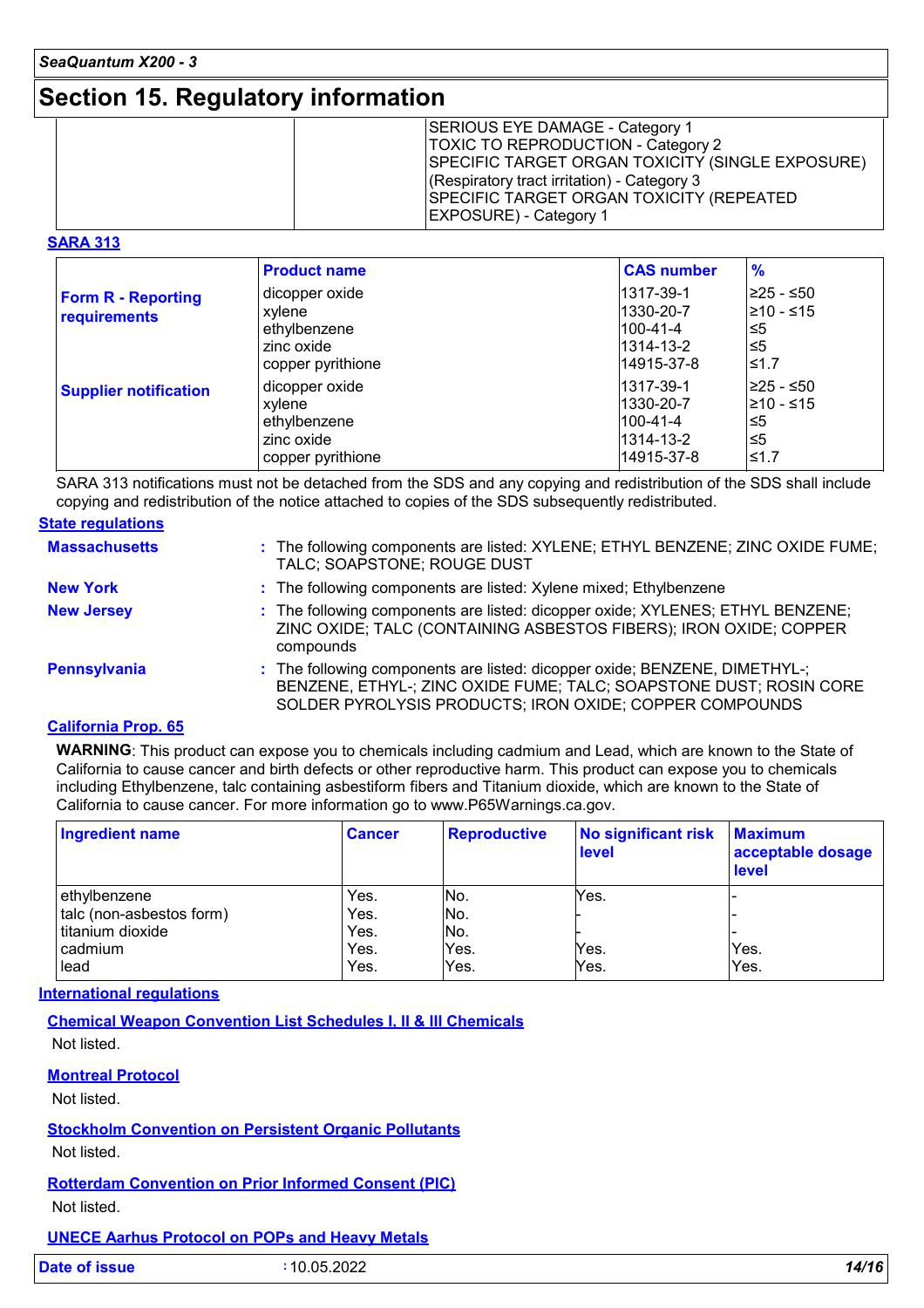### **Section 15. Regulatory information**

#### Not listed.

| : Not determined       |
|------------------------|
| : Not determined       |
| : Not determined.      |
| : Not determined.      |
| : Not determined.      |
|                        |
| $:$ Not determined $:$ |
| : Not determined       |
| : Not determined.      |
| : Not determined.      |
| : Not determined       |
|                        |

### **Section 16. Other information**

**Hazardous Material Information System (U.S.A.)**



**Caution: HMIS® ratings are based on a 0-4 rating scale, with 0 representing minimal hazards or risks, and 4 representing significant hazards or risks. Although HMIS® ratings and the associated label are not required on SDSs or products leaving a facility under 29 CFR 1910.1200, the preparer may choose to provide them. HMIS® ratings are to be used with a fully implemented HMIS® program. HMIS® is a registered trademark and service mark of the American Coatings Association, Inc.**

**The customer is responsible for determining the PPE code for this material. For more information on HMIS® Personal Protective Equipment (PPE) codes, consult the HMIS® Implementation Manual.**

#### **National Fire Protection Association (U.S.A.)**



#### **Procedure used to derive the classification**

|                                                                                                                                                                                                                                                                                                                                                                                                                                               | <b>Classification</b> | <b>Justification</b>                                                                                                                                                                                                        |
|-----------------------------------------------------------------------------------------------------------------------------------------------------------------------------------------------------------------------------------------------------------------------------------------------------------------------------------------------------------------------------------------------------------------------------------------------|-----------------------|-----------------------------------------------------------------------------------------------------------------------------------------------------------------------------------------------------------------------------|
| <b>FLAMMABLE LIQUIDS - Category 3</b><br><b>ACUTE TOXICITY (oral) - Category 4</b><br><b>ACUTE TOXICITY (inhalation) - Category 4</b><br>SKIN IRRITATION - Category 2<br>SERIOUS EYE DAMAGE - Category 1<br>SKIN SENSITIZATION - Category 1<br><b>TOXIC TO REPRODUCTION - Category 2</b><br>SPECIFIC TARGET ORGAN TOXICITY (REPEATED EXPOSURE) - Category 1<br>AQUATIC HAZARD (ACUTE) - Category 1<br>AQUATIC HAZARD (LONG-TERM) - Category 1 |                       | On basis of test data<br>Calculation method<br>Calculation method<br>Calculation method<br>Calculation method<br>Calculation method<br>Calculation method<br>Calculation method<br>Calculation method<br>Calculation method |
| <b>History</b>                                                                                                                                                                                                                                                                                                                                                                                                                                |                       |                                                                                                                                                                                                                             |
| Date of printing                                                                                                                                                                                                                                                                                                                                                                                                                              | : 10.05.2022          |                                                                                                                                                                                                                             |
| Date of issue/Date of<br>revision                                                                                                                                                                                                                                                                                                                                                                                                             | : 10.05.2022          |                                                                                                                                                                                                                             |
| Date of previous issue                                                                                                                                                                                                                                                                                                                                                                                                                        | : 04.05.2022          |                                                                                                                                                                                                                             |
| Date of issue                                                                                                                                                                                                                                                                                                                                                                                                                                 | :10.05.2022           | 15/16                                                                                                                                                                                                                       |